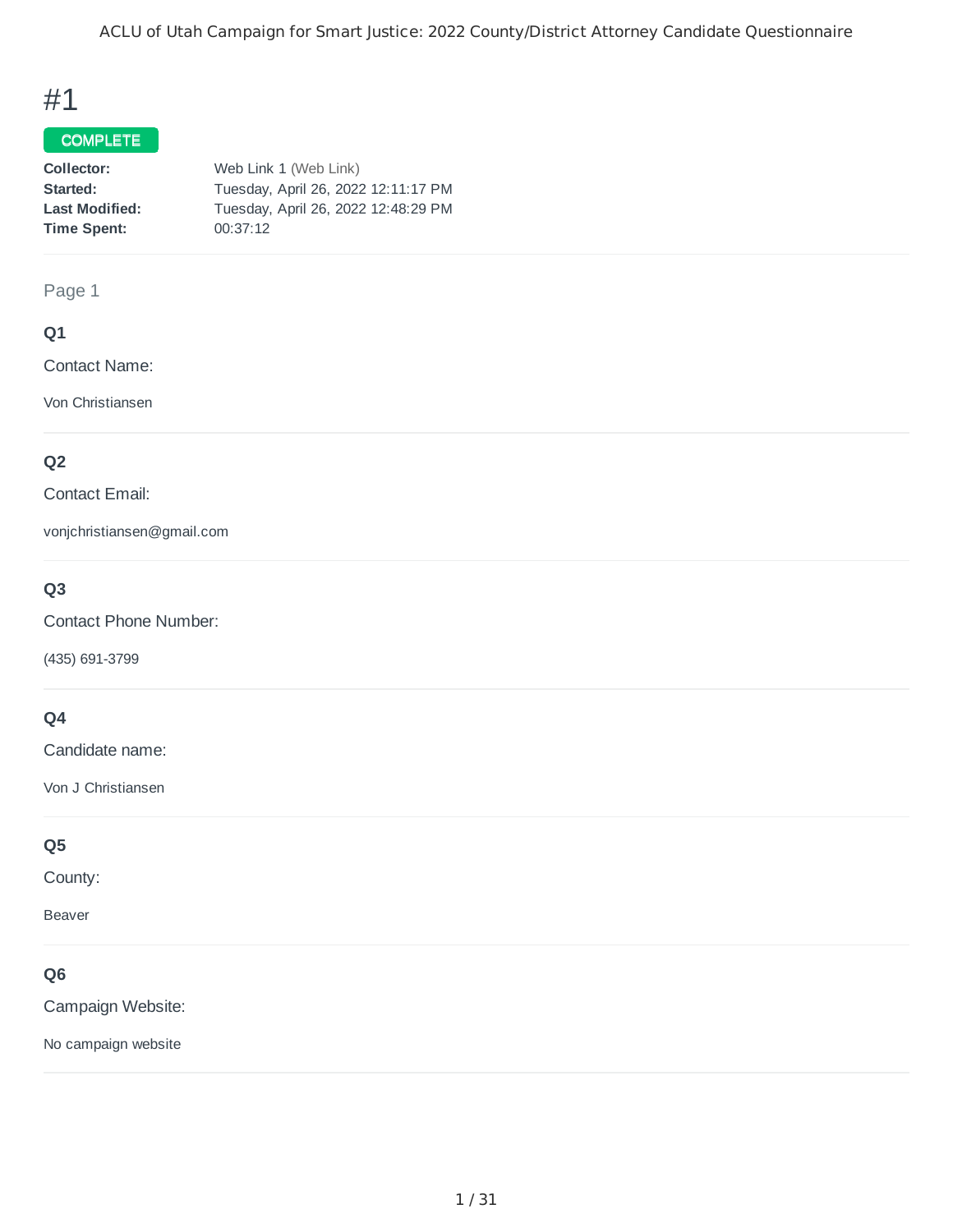Campaign Email Address:

vonjchristiansen@gmail.com

### **Q8**

Campaign Phone Number:

(435) 691-3799

#### **Q9**

**Yes**

Do you support the use of remote court hearings?

### **Q10**

Do you believe Utah should continue to decrease its incarceration rate?

#### **Yes,**

Perpetrators of violent crime and other serious public offenses should be kept safely behind bars. But not everyone charged with a crime deserves jail. Treatment, counseling, community service, and education are effective alternatives to jail that prevent crime and rehabilitate offenders. Please explain your answer choice if you'd like::

### **Q11**

Individuals with mental health concerns and psychiatric disabilities are overrepresented in jails and prisons across the country. Will you commit to enacting policies to divert defendants with mental health concerns away from the criminal legal system and into treatment and support services in the community?

#### **Yes,**

Counseling and treatment are an essential component of rehabilitation. For a Defendant experiencing mental illness, incarceration should include treatment and counseling, and when a defendant is safe for release probation should likewise include such treatment. Please explain your answer choice above, if you'd like::

### **Q12**

In the criminal legal system, the vast majority of cases are resolved through plea agreements rather than through trials. What role do you believe plea agreements should play in Utah's criminal legal system?

When a defendant participates in shaping his own punishment through plea bargaining, that person is more likely to successfully complete probation by engaging in treatment, counseling, and paying court-ordered fines and restitution.

#### **Q13**

If elected, what will you do to ensure that the plea agreements being offered to defendants are fair?

The purpose of the criminal justice system is to deter crime, punish bad behavior, and rehabilitate offenders. A good plea bargain fulfills all such objectives. In addition to being fair to the Defendant, a plea bargain must also be fair to crime victims and to the communities who are negatively impacted by criminal behavior.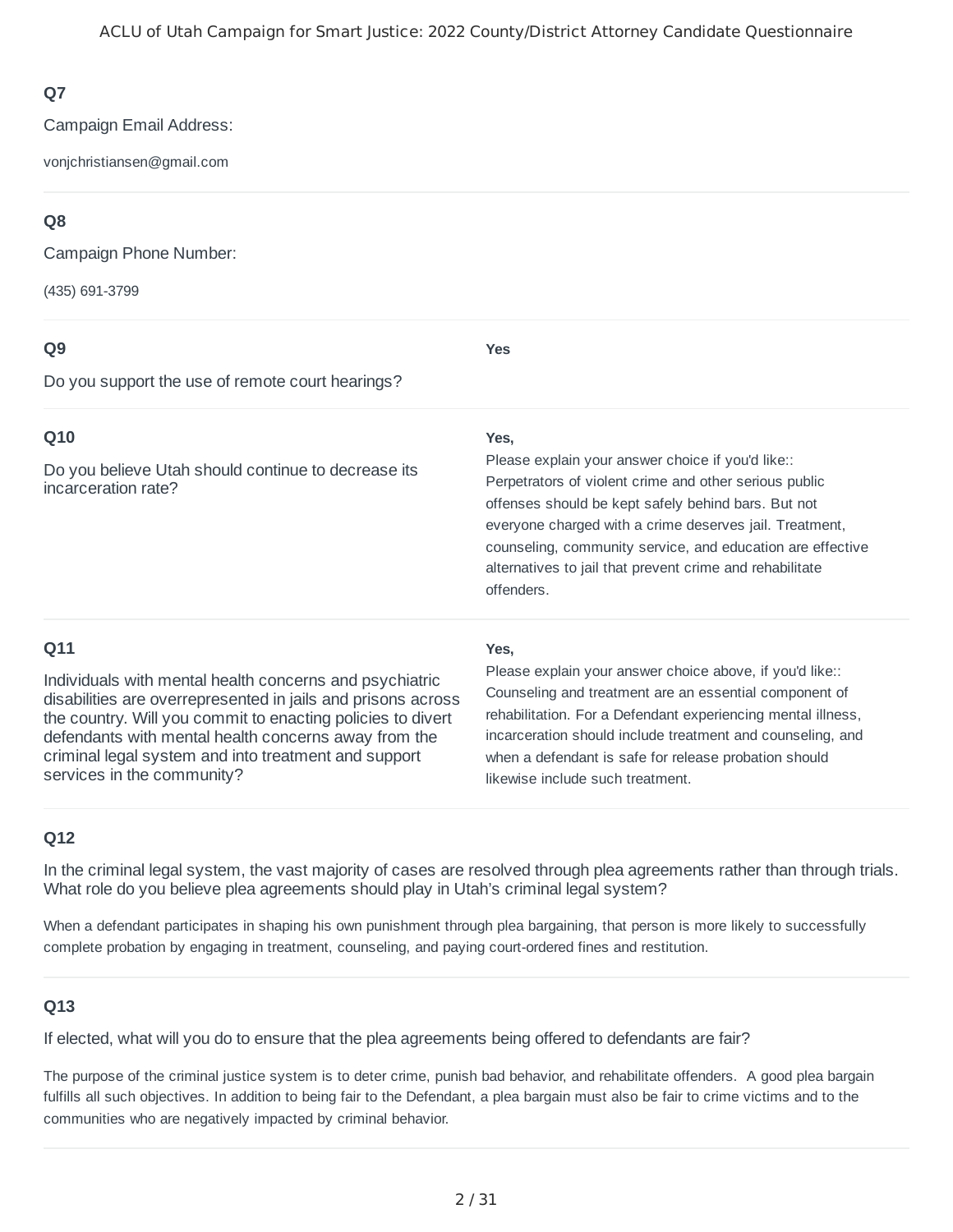Do you support the use of diversions and pleas in abeyances?

#### **Yes,**

Under the right circumstances, an offender deserves the right to earn a reduction or dismissal of the charges against them. A Plea in Abeyance or Diversion is an effective tool that creates a habit of good behavior by promising dismissal when counseling, restitution, and other objectives of crimefree living are demonstrated. Please identify the situations in which you believe diversions and pleas in abeyances are appropriate::

#### **Q15**

Do you support alternatives to incarceration? Why or why not? If any, which alternatives to incarceration do you support?

Yes. In appropriate circumstances I support crediting day-for-day enrollment in residential treatment against jail time. In other circumstances community service hours, home confinement, or ankle monitoring may also appropriately be credited against or substituted for jail time.

| Q16<br>Do you agree that prosecutor practices have contributed to<br>mass incarceration?                                                                                                                                                                          | Yes,<br>Please explain your answer::<br>Prosecutors exercise a measure of discretion in what cases<br>are charged, and what punishment to pursue. However,<br>legislatures also shape incarceration levels through the laws<br>that they create. Judges also shape incarceration rates<br>through the punishments they impose, and criminals<br>themselves also shape incarceration rates through the<br>crimes various they commit. |
|-------------------------------------------------------------------------------------------------------------------------------------------------------------------------------------------------------------------------------------------------------------------|--------------------------------------------------------------------------------------------------------------------------------------------------------------------------------------------------------------------------------------------------------------------------------------------------------------------------------------------------------------------------------------------------------------------------------------|
| Q17<br>People with a criminal conviction face long term barriers to<br>housing and employment, among other consequences, as<br>a result of contact with the criminal legal system. Will you<br>commit to implementing policies to mitigate these<br>consequences? | Yes,<br>Please explain your answer choice above, if you'd like::<br>I believe in allowing offenders who have lived crime-free the<br>opportunity to earn post-conviction reductions in the level of<br>the offense (or sometimes even full dismissal) by<br>successfully completing court-ordered counseling,<br>treatment, restitution, and a meaningful period of crime-free<br>living.                                            |

#### **Q18**

What will you do to change these racial disparities in your county?

Equity demands that people be met where they are. A good prosecutor will recognized that certain advantages of forms of privilege enjoyed by some people are not enjoyed by others. When public safety is not compromised, I will seek to ensure that every defendant receives fair opportunities to succeed.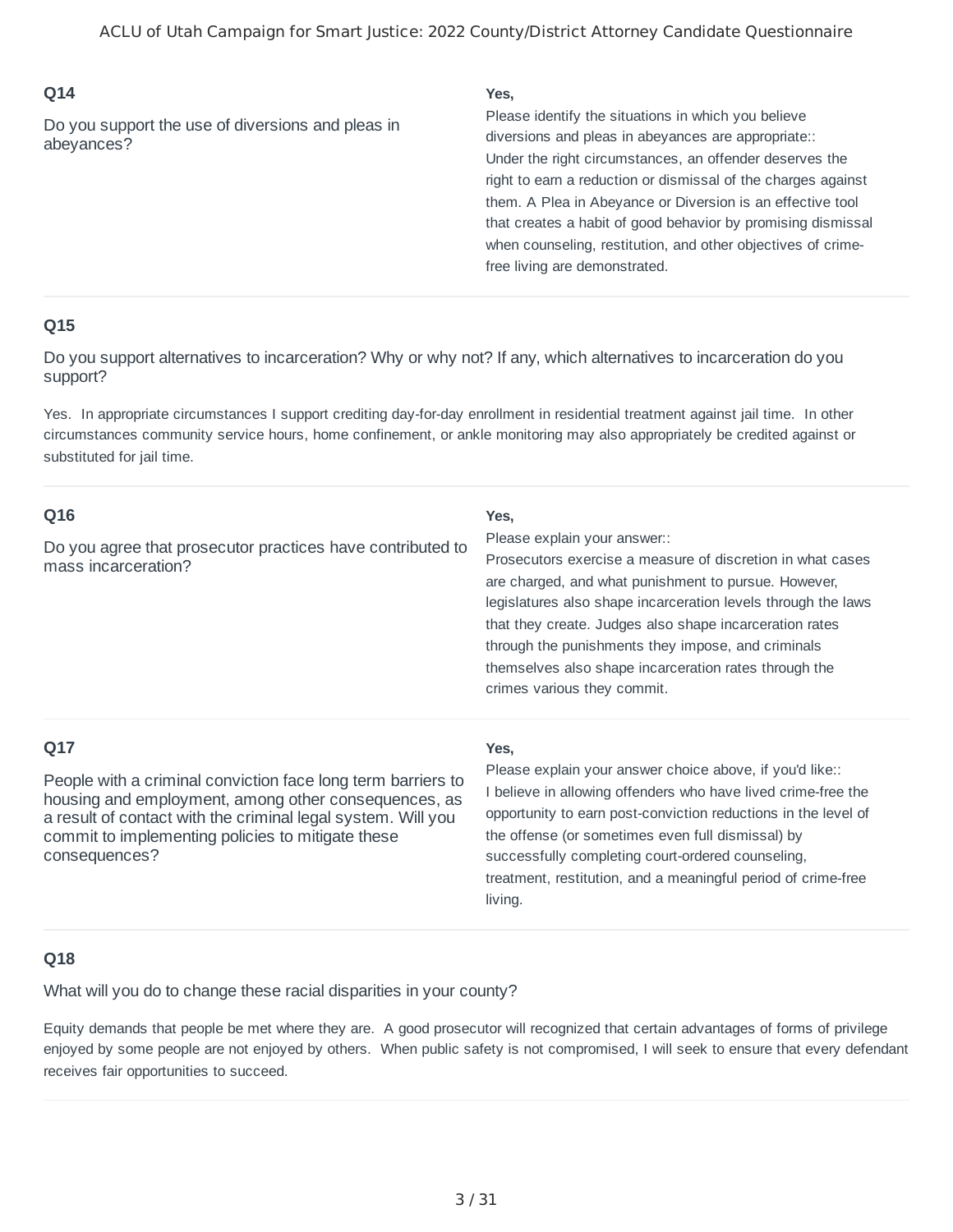| Q19<br>Will you make different charging decisions when there has<br>been racial profiling or racial bias in a case?                | Yes,<br>If so, please explain how. If not, please explain your<br>thinking further::<br>Racial profiling is illegal, and racial bias has no place in the<br>criminal justice system. Defendants must be charged for<br>the crimes that they commit, and the harm that they cause<br>to crime victims and to society.                                                                                                        |
|------------------------------------------------------------------------------------------------------------------------------------|-----------------------------------------------------------------------------------------------------------------------------------------------------------------------------------------------------------------------------------------------------------------------------------------------------------------------------------------------------------------------------------------------------------------------------|
| Q <sub>20</sub><br>Do you support internal anti-bias training for prosecutors?                                                     | <b>Yes</b>                                                                                                                                                                                                                                                                                                                                                                                                                  |
| Q <sub>21</sub><br>Will you thoroughly and transparently investigate claims of<br>police brutality and officer involved shootings? | Yes,<br>Please elaborate::<br>I have already prosecuted conflict cases for other<br>jurisdictions against law enforcement officers who have<br>violated the law in those counties. When an officer is<br>suspected of violating the law in my own county, I will see<br>that an outside agency conducts and impartial investigation,<br>and that an outside prosecutor screens and (if necessary)<br>prosecutes such cases. |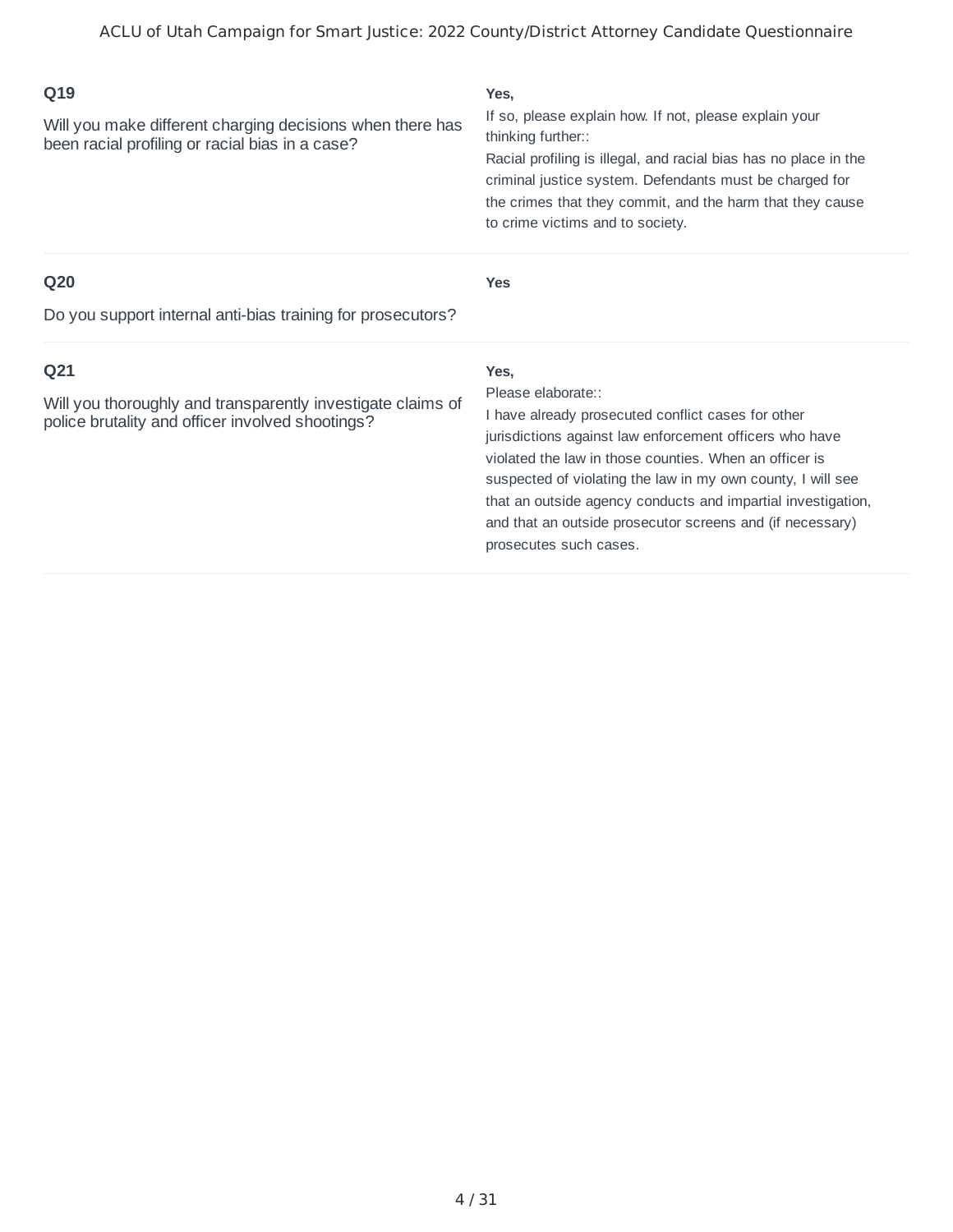ACLU of Utah Campaign for Smart Justice: 2022 County/District Attorney Candidate Questionnaire

## #2

#### COMPLETE

| Collector:            | Web Link 1 (Web Link)              |
|-----------------------|------------------------------------|
| Started:              | Tuesday, April 26, 2022 3:48:45 PM |
| <b>Last Modified:</b> | Tuesday, April 26, 2022 3:54:25 PM |
| <b>Time Spent:</b>    | 00:05:40                           |
|                       |                                    |

#### Page 1

#### **Q1**

Contact Name:

David Okerlund Leavitt

### **Q2**

Contact Email:

doleavitt@gmail.com

### **Q3**

Contact Phone Number:

18015743130

### **Q4**

Candidate name:

David Leavitt

#### **Q5**

County:

UT

### **Q6**

Campaign Website:

davidleavitt.com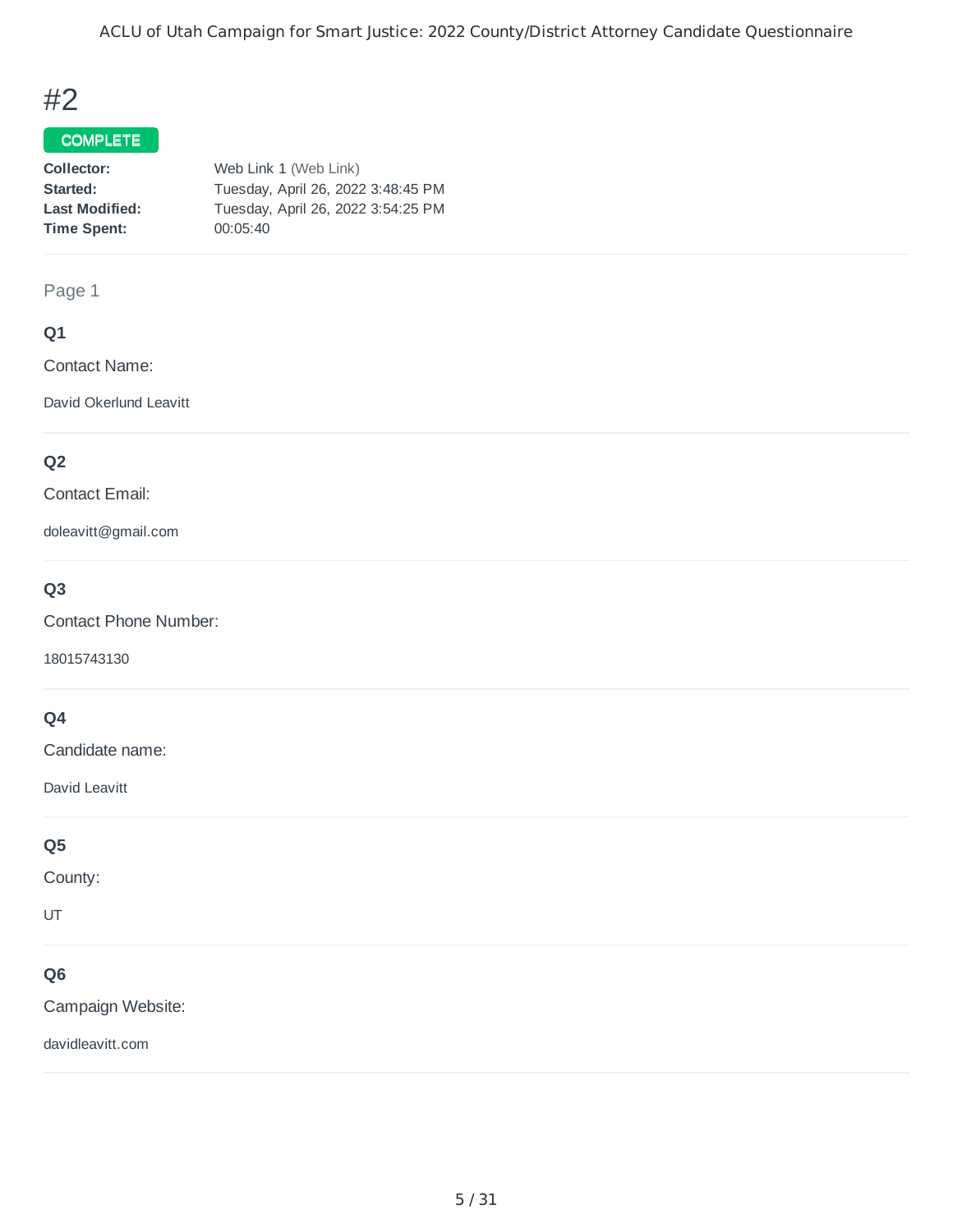Campaign Email Address:

david@davidleavitt.com

### **Q8**

Campaign Phone Number:

8015743130

## **Q9** Do you support the use of remote court hearings? **Yes Q10** Do you believe Utah should continue to decrease its incarceration rate? **Yes Q11** Individuals with mental health concerns and psychiatric disabilities are overrepresented in jails and prisons across **Yes**

the country. Will you commit to enacting policies to divert defendants with mental health concerns away from the criminal legal system and into treatment and support services in the community?

### **Q12**

In the criminal legal system, the vast majority of cases are resolved through plea agreements rather than through trials. What role do you believe plea agreements should play in Utah's criminal legal system?

I believe that plea bargains should be eliminated. They are inherently coercive. The government should always have to prove the allegations it makes against fellow citizens. Plea bargains, by definition, allow the government to gain a conviction without proving the allegations in the case.

### **Q13**

If elected, what will you do to ensure that the plea agreements being offered to defendants are fair?

I have committed to eliminating plea bargaining.

### **Q14**

**Yes**

Do you support the use of diversions and pleas in abeyances?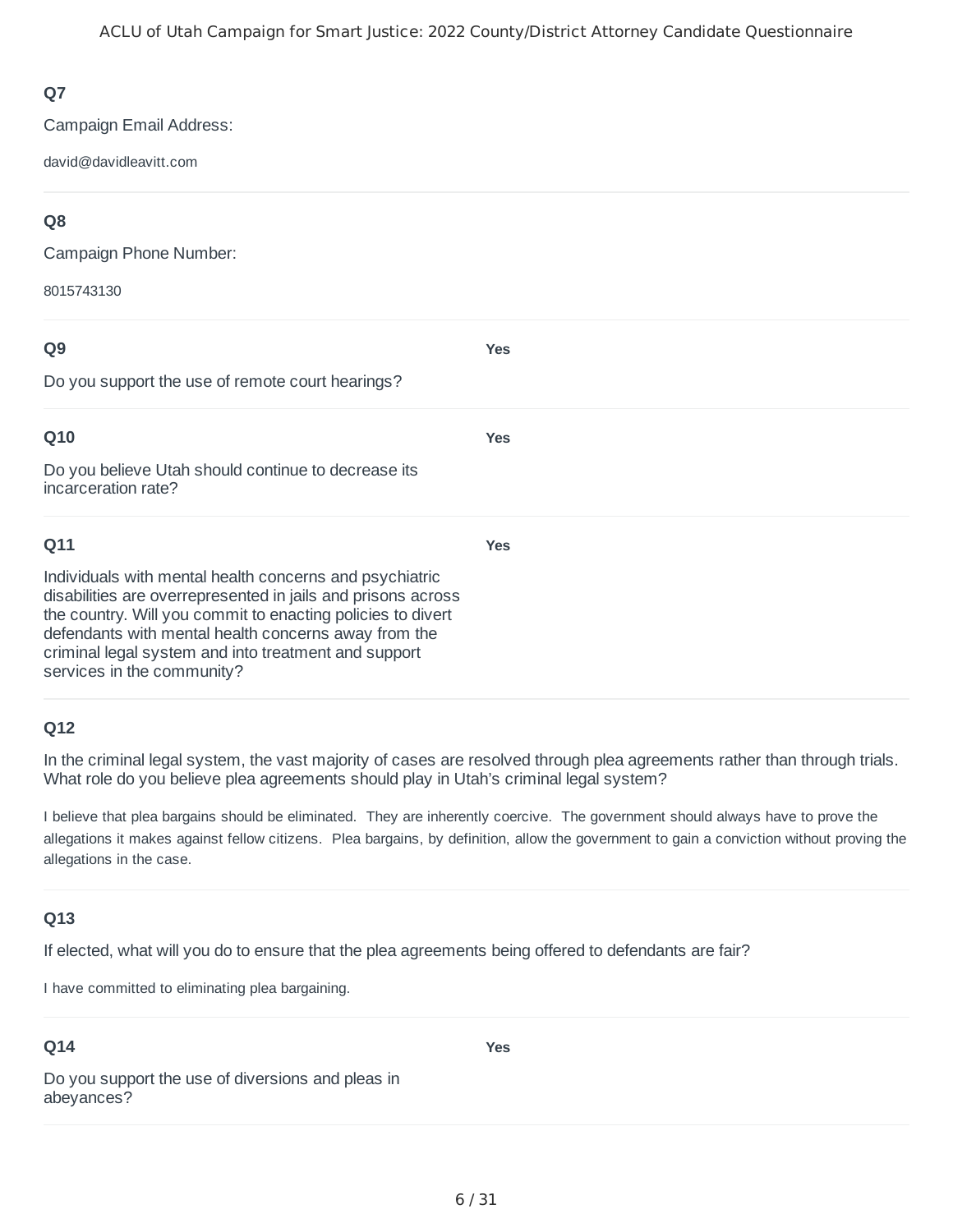Do you support alternatives to incarceration? Why or why not? If any, which alternatives to incarceration do you support?

The violent and dangerous belong in prison. But that's only 90% of those in the criminal justice system. The 90% of non violent offenders need a non incarceration option to pay their debt to society.

| Q16<br>Do you agree that prosecutor practices have contributed to<br>mass incarceration?                                                                                                                                                                          | Yes,<br>Please explain your answer::<br>Prosecutors control the entire criminal justice system. Plea<br>bargains are the core source of virtually every problem in<br>the criminal justice system. Plea bargains only occur<br>because prosecutors allow them. The vast majority of<br>problems in the criminal justice system are caused by<br>prosecutors. |
|-------------------------------------------------------------------------------------------------------------------------------------------------------------------------------------------------------------------------------------------------------------------|--------------------------------------------------------------------------------------------------------------------------------------------------------------------------------------------------------------------------------------------------------------------------------------------------------------------------------------------------------------|
| Q17<br>People with a criminal conviction face long term barriers to<br>housing and employment, among other consequences, as<br>a result of contact with the criminal legal system. Will you<br>commit to implementing policies to mitigate these<br>consequences? | <b>Yes</b>                                                                                                                                                                                                                                                                                                                                                   |
| Q18<br>What will you do to change these racial disparities in your<br>county?                                                                                                                                                                                     | Respondent skipped this question                                                                                                                                                                                                                                                                                                                             |
| Q19<br>Will you make different charging decisions when there has<br>been racial profiling or racial bias in a case?                                                                                                                                               | Respondent skipped this question                                                                                                                                                                                                                                                                                                                             |
| Q20<br>Do you support internal anti-bias training for prosecutors?                                                                                                                                                                                                | <b>Yes</b>                                                                                                                                                                                                                                                                                                                                                   |
| Q21<br>Will you thoroughly and transparently investigate claims of<br>police brutality and officer involved shootings?                                                                                                                                            | <b>Yes</b>                                                                                                                                                                                                                                                                                                                                                   |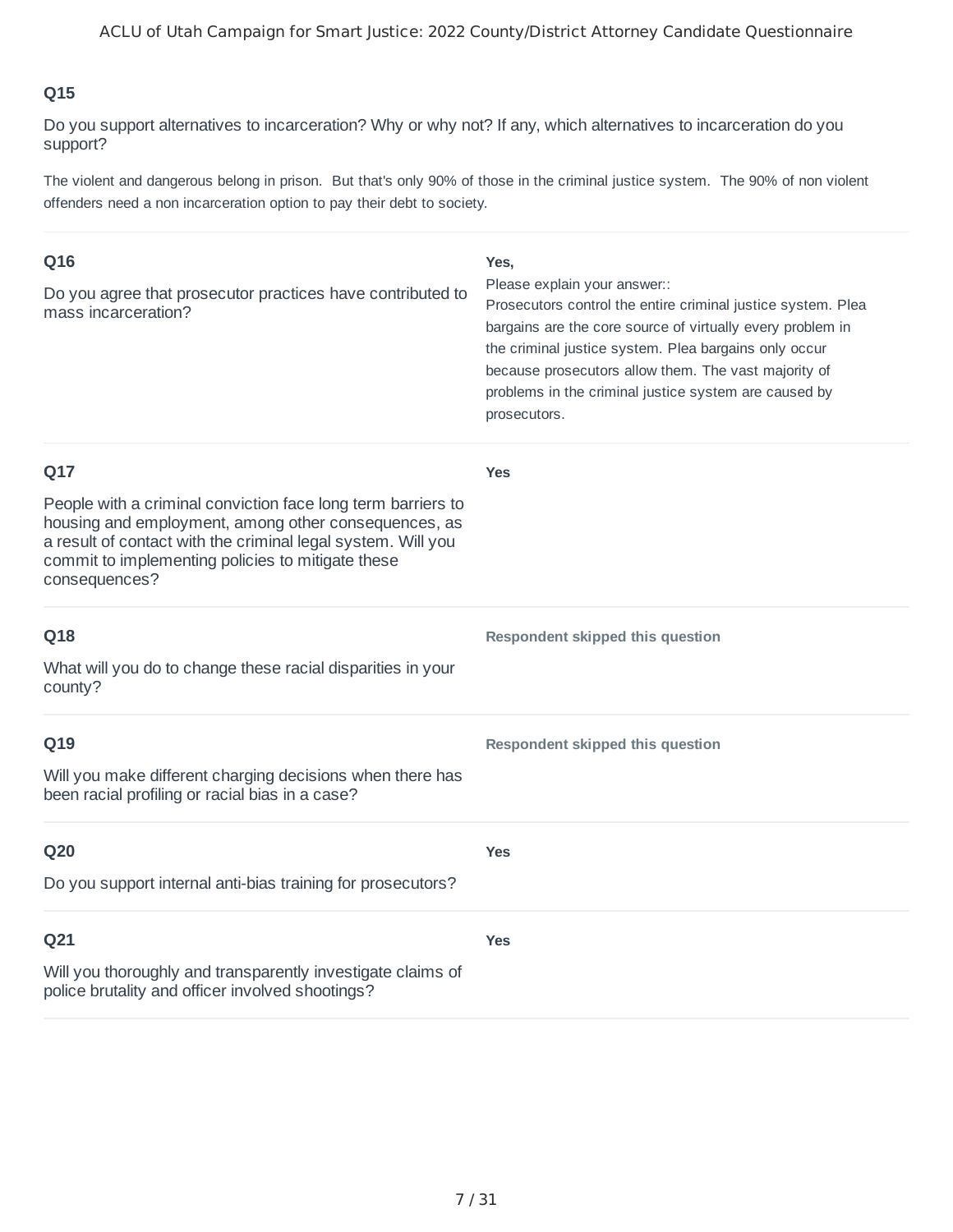## #3

#### COMPLETE

| Collector:            | Web Link 1 (Web Link)            |
|-----------------------|----------------------------------|
| Started:              | Tuesday, May 17, 2022 3:29:42 PM |
| <b>Last Modified:</b> | Tuesday, May 17, 2022 3:36:12 PM |
| <b>Time Spent:</b>    | 00:06:29                         |
|                       |                                  |

#### Page 1

#### **Q1**

Contact Name:

Christina Sloan

### **Q2**

Contact Email:

csloan@grandcountyutah.net

### **Q3**

Contact Phone Number:

4352608256

### **Q4**

Candidate name:

Christina Sloan

#### **Q5**

County:

UT

### **Q6**

Campaign Website:

www.sloanforattorney.com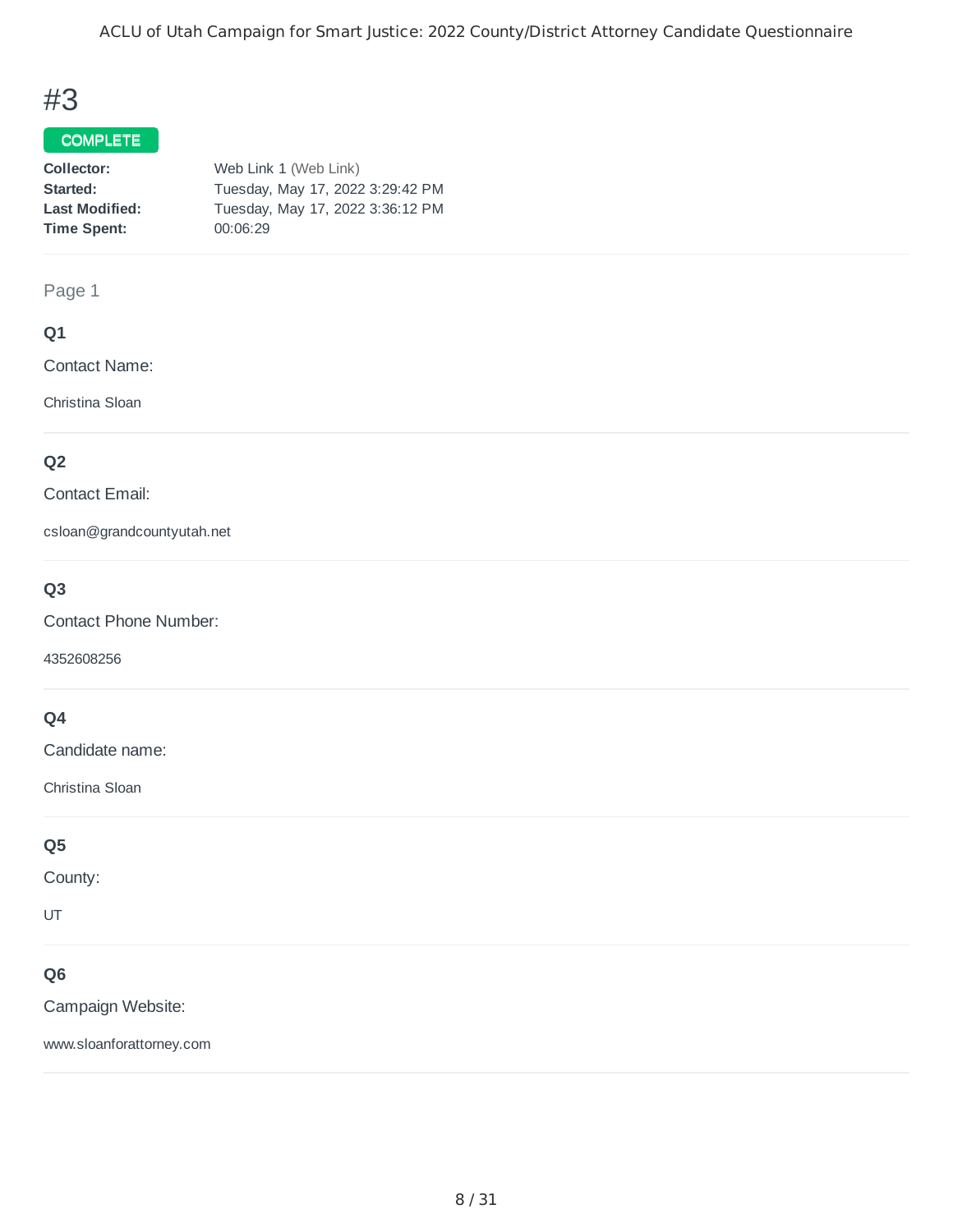Campaign Email Address:

sloanforattorney@gmail.com

### **Q8**

Campaign Phone Number:

#### **Q9**

Do you support the use of remote court hearings?

#### **Q10**

Do you believe Utah should continue to decrease its incarceration rate?

**Respondent skipped this question**

#### **Yes,**

Remote court hearings increase participation by all parties and reduce impact on court resources. Please explain your answer choice if you'd like::

#### **Yes,**

Incarceration inherently damages health, especially mental health. Pre-trial detention in particular also disproportionately affects low-income and racial minority populations. I support use of alternatives to incarceration, when available. Please explain your answer choice if you'd like::

#### **Q11**

Individuals with mental health concerns and psychiatric disabilities are overrepresented in jails and prisons across the country. Will you commit to enacting policies to divert defendants with mental health concerns away from the criminal legal system and into treatment and support services in the community?

#### **Yes,**

During my first term, my office, the Moab District Court, our mental health treatment providers, and our local defense bar began our first informal mental health court, held separately from our typical law and motion calendar. Participants are required to present themselves to the judge more frequently so that the mental health court team can observe their progress with treatment. Since our numbers are low and there is no funding, there are still hurdles to overcome to expand this program into the future, but we have taken an important first step. I will continue to explore outside funding for more mental health programs that could benefit Grand County. Please explain your answer choice above, if you'd like::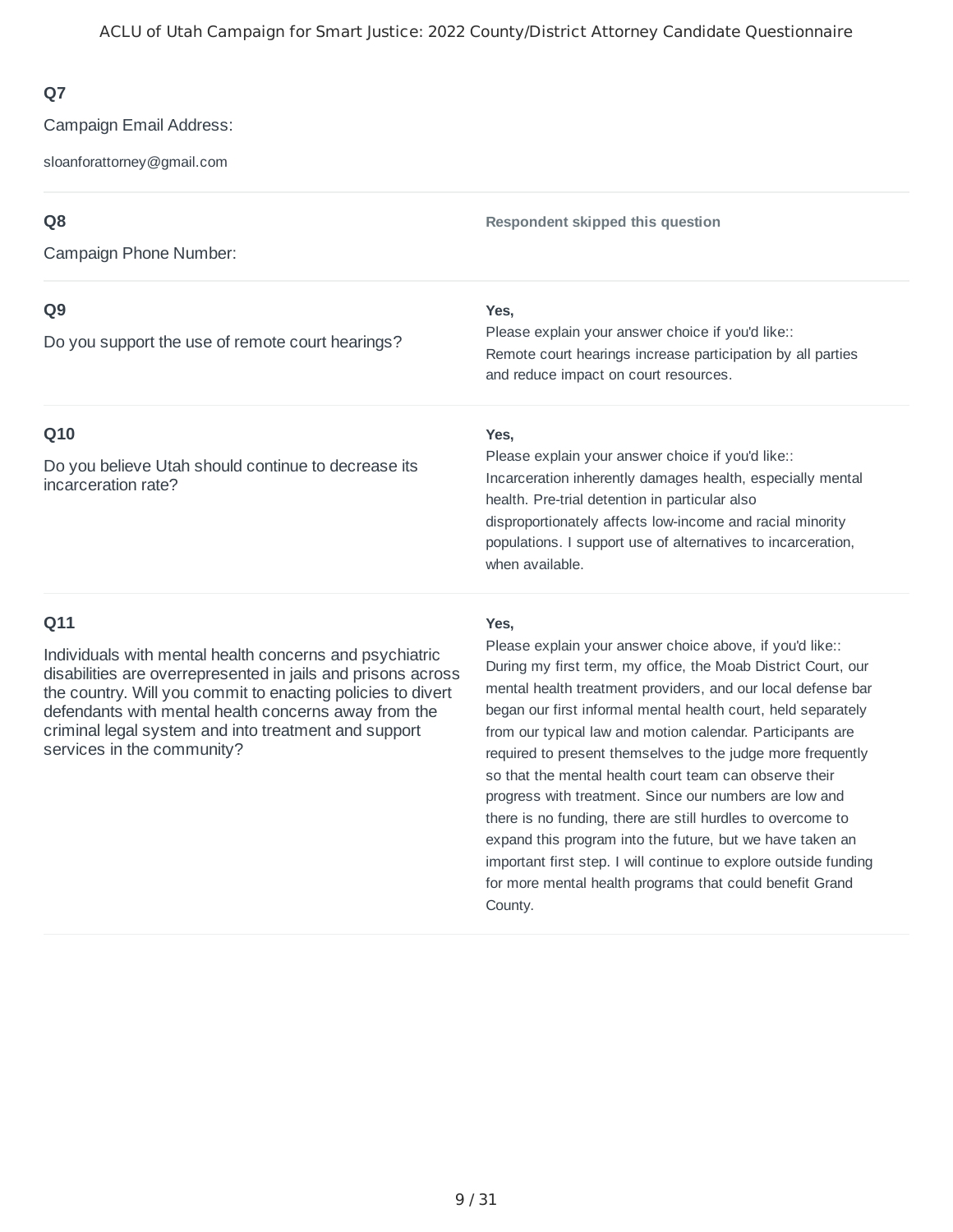In the criminal legal system, the vast majority of cases are resolved through plea agreements rather than through trials. What role do you believe plea agreements should play in Utah's criminal legal system?

Plea bargains should continue to play an important role for both those charged and those who have been victimized. Plea bargains can lower incarceration rates and recidivism, increase participation of defendants in substance abuse programs, mental health programs and domestic violence programs, and provide earlier closure and healing to victims of crimes while providing an early case resolution that honors the victims rights in the plea bargain process. Appropriate and proportionate plea bargains reduce backlogs in the courts and can place the focus of the courts on the more serious cases.

#### **Q13**

If elected, what will you do to ensure that the plea agreements being offered to defendants are fair?

Approaching each case with sensitivity and a sense of humanity is essential to reaching fair and just resolutions. I seek justice, community safety, and rehabilitation, not a high conviction rate.

Generally, I am and have been committed to each defendant's right to hire a lawyer, understand their appeal rights, take sufficient time to consider the plea bargain, and discuss the plea bargain in court. I am also committed to hiring diverse prosecutors. GCAO has two prosecutors: one a woman and the other a Latino male who is fluent in Spanish.

Specifically, all plea bargains should look at the whole picture and not just a charge or criminal history. To ensure fairness to all offenders, plea bargains should be offered equally across the board. With the hiring of our second prosecutor, combined with our experienced Chief Deputy, we will be implementing a review process of plea bargaining and offers for DUIs, DVs, and other cases to ensure the plea bargaining process is objective.

#### **Q14**

Do you support the use of diversions and pleas in abeyances?

#### **Yes,**

Diversions are appropriate in those instances where there are extenuating circumstances in play, such as those incidents that might involve mental health issues or breakdown. They are also appropriate for first time nonviolent offenders who may benefit from programs rather than punishment. PIAs can also be appropropriate to first time offenders, or those with little to no criminal history. PIAs provide an incentive to an offender to change their criminal behavior and are especially helpful for those who opt to participate in drug court. PIAs should be structured for success for the offender. Please identify the situations in which you believe diversions and pleas in abeyances are appropriate::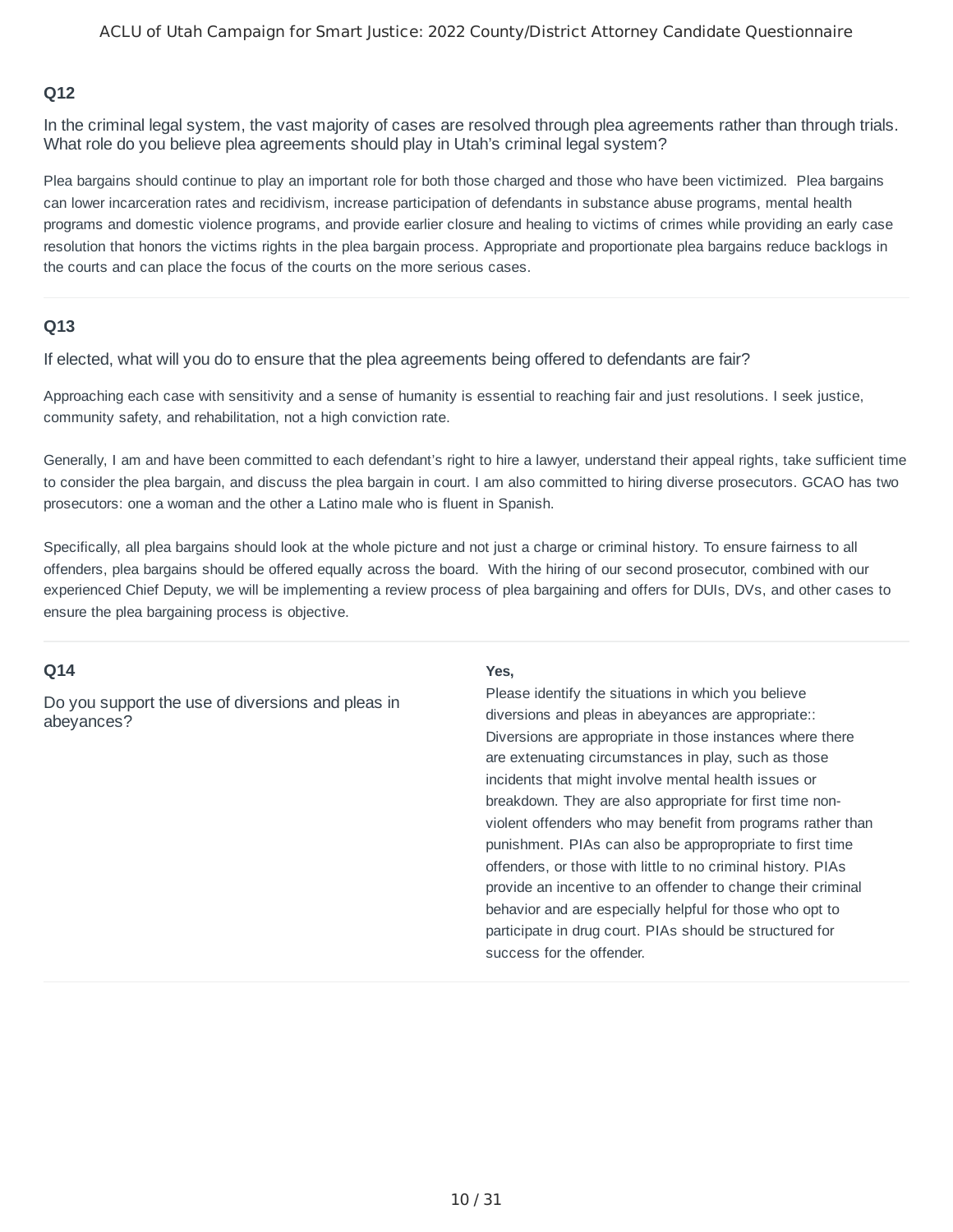Do you support alternatives to incarceration? Why or why not? If any, which alternatives to incarceration do you support?

Drug court and mental health court are two great programs to help provide the support and treatment individuals need to lead healthy lives. Community service and probation are important programs as well to ensuring convicted individuals are giving a meaningful chance to give back to the community. House arrest can be an important tool in certain non-violent cases as well. GPS monitoring and the use of SCRAM devices are alternatives to incarceration that allow offenders to continue to work while protecting victims and the community by monitoring their locations and alcohol use.

#### **Q16**

Do you agree that prosecutor practices have contributed to mass incarceration?

#### **Yes,**

Please explain your answer::

Sentencing laws with mandatory minimums set by legislation mean that a prosecutor's discretionary charging and plea bargaining decisions can determine the outcome of the case. For these reasons, it is important that prosecutors have anti-bias training, resources to combat compassion fatigue, and reasonable workloads. In addition, transparency with the community and media is important to ensuring accountability in the office. In addition, prosecutors whose focus is on justice and not "wins" are what this country and Utah needs to help combat the mass incarceration that has been occuring. A prosecutor who forgets what their role is in the criminal justice system, is a prosecutor who ends up adding to the mass incarceration we see in this country. Prosecutors who are properly trained and use bargaining tools, alternatives to incarcerations, etc., are the prosecutors who can help to reduce incarceration and recidivism.

#### **Q17**

People with a criminal conviction face long term barriers to housing and employment, among other consequences, as a result of contact with the criminal legal system. Will you commit to implementing policies to mitigate these consequences?

#### **Yes,**

Minimizing pre-trial detention and incarceration in all possible cases is critical to reducing the impact of these barriers. Grand County is small; however, and the community works together to keep folks in the criminal justice system housed and employed. One program that Grand County is extremely excited about implementing in the future is the 24/7 sobriety program which will allow DUI offenders to keep their driver's license and maintain their employment while still ensuring the safety of the community. The Utah Legislature adopted the 24/7 program in 2018 as a pilot program and expanded that program in 2021 to be implemented state-wide in counties that are interested in adopting it, and Grand County sees the benefit and will do everything in its power to see it implemented once it is our turn. Please explain your answer choice above, if you'd like::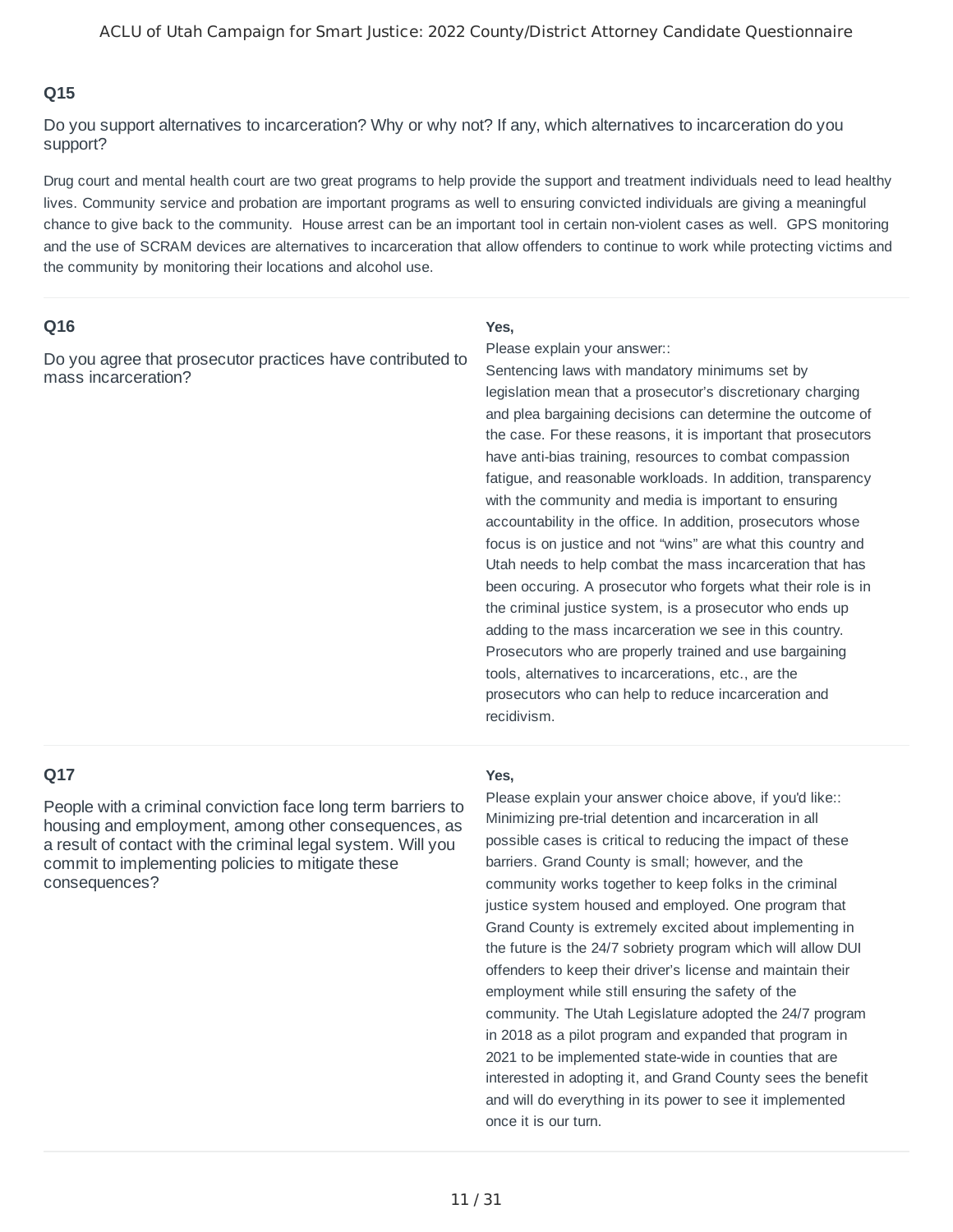What will you do to change these racial disparities in your county?

The racial demographics in the Grand County Jail largely match those of the community, which means our local jail population is overwhelmingly white. With that said, I support and require anti-bias training for my prosecutors and staff, and I have worked hard with our Sheriff and Police Chief to alert them to any concerns I have with biases of their officers.

| Q19<br>Will you make different charging decisions when there has<br>been racial profiling or racial bias in a case?                | Yes,<br>If so, please explain how. If not, please explain your<br>thinking further::<br>If the basis of a stop is illegal, then the Grand County<br>Attorney's Office will decline the case. We do not and would<br>not file cases in which there is evidence of racial profiling.<br>Cases that are submitted to our office for charging, are<br>charged based on the evidence and not all cases are<br>charged and not all offenses are charged. |
|------------------------------------------------------------------------------------------------------------------------------------|----------------------------------------------------------------------------------------------------------------------------------------------------------------------------------------------------------------------------------------------------------------------------------------------------------------------------------------------------------------------------------------------------------------------------------------------------|
| Q <sub>20</sub>                                                                                                                    | <b>Yes</b>                                                                                                                                                                                                                                                                                                                                                                                                                                         |
| Do you support internal anti-bias training for prosecutors?                                                                        |                                                                                                                                                                                                                                                                                                                                                                                                                                                    |
| Q <sub>21</sub><br>Will you thoroughly and transparently investigate claims of<br>police brutality and officer involved shootings? | Please elaborate::<br>The Grand County Attorney's Office is not an investigating<br>agency and does not have an in-house investigator to<br>conduct investigations of police brutality. If our office<br>became aware of a claim of police officer brutality, we would                                                                                                                                                                             |
|                                                                                                                                    | immediately refer that claim to another county to investigate<br>and then prosecutor. In addition, if another county requested<br>that we screen a case involving police brutality, we would do                                                                                                                                                                                                                                                    |

so and do so objectively and without bias.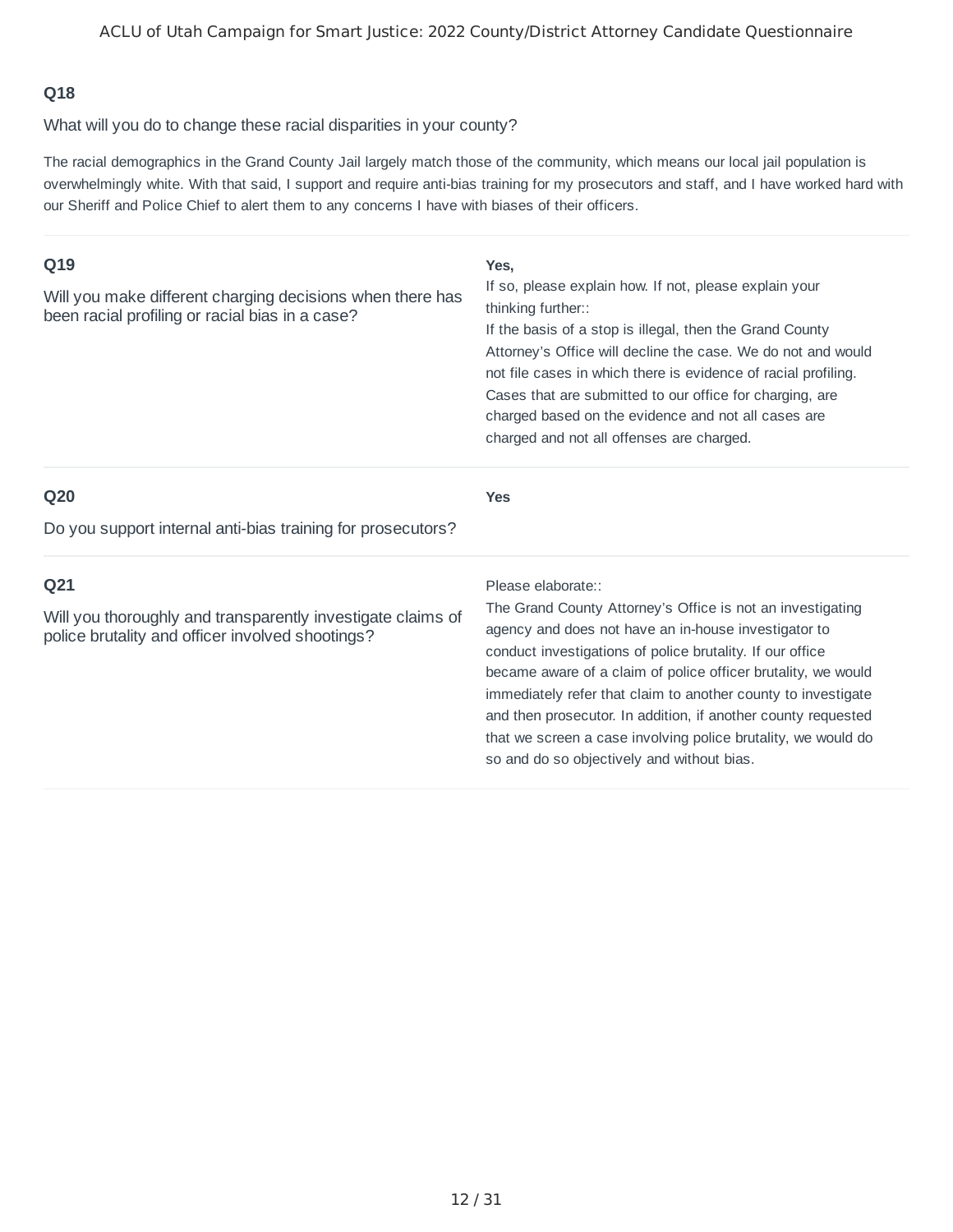## #4

#### COMPLETE

| Friday, May 20, 2022 8:11:11 AM |
|---------------------------------|
| Friday, May 20, 2022 9:20:39 AM |
|                                 |
|                                 |

#### Page 1

#### **Q1**

Contact Name:

Troy Rawlings

#### **Q2**

Contact Email:

troy@co.davis.ut.us

### **Q3**

Contact Phone Number:

801-451-4300

### **Q4**

Candidate name:

Troy Rawlings

### **Q5**

County:

Davis

### **Q6**

Campaign Website:

www.troyrawlings.com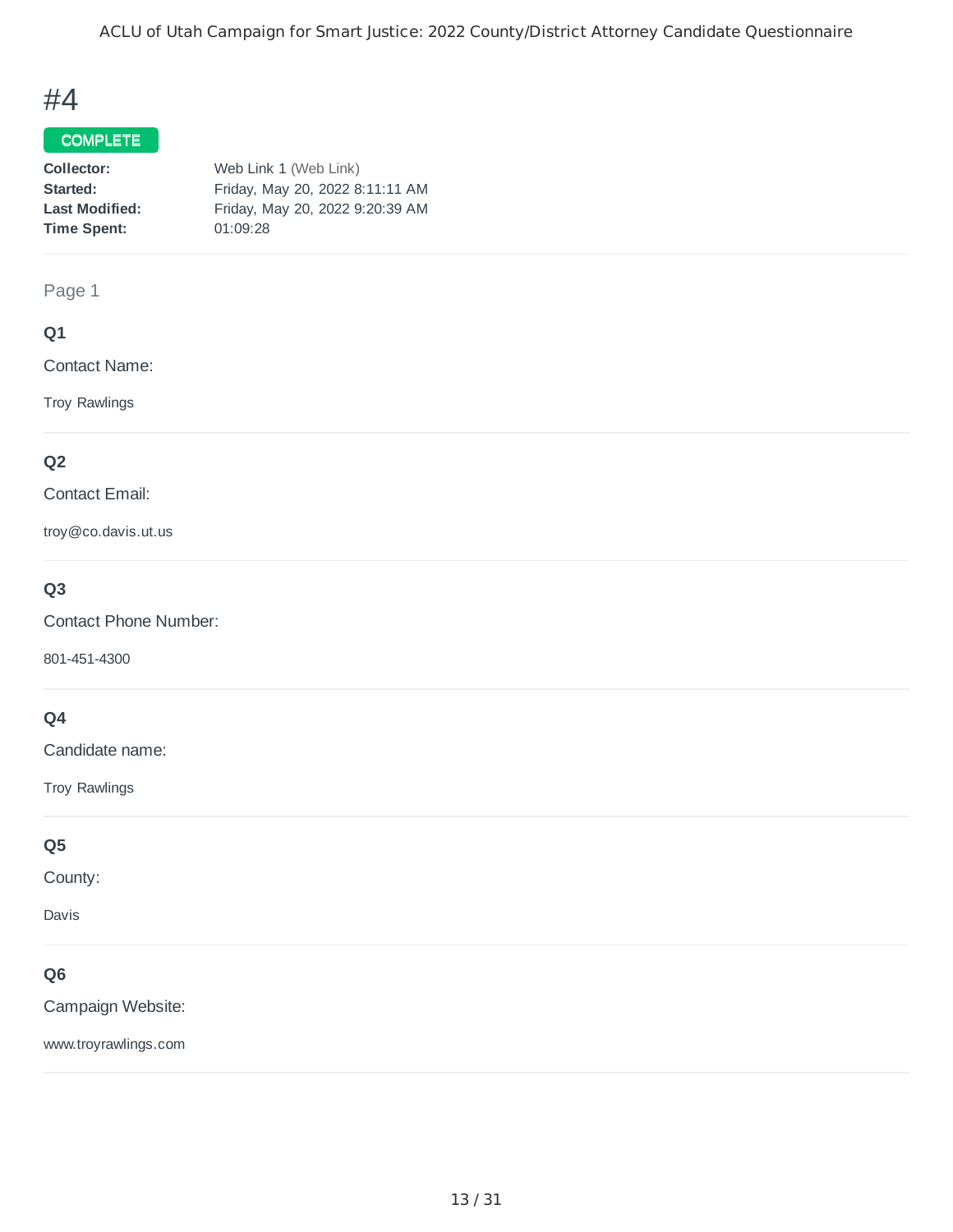Campaign Email Address:

email@troyrawlings.com

### **Q8**

Campaign Phone Number:

801-510-8689

### **Q9**

Do you support the use of remote court hearings?

#### **Yes,**

For some hearings, but not all hearings. Evidentiary hearings where testimony or evidence are taken should be in person. Many felony sentencings should be in person. Please explain your answer choice if you'd like::

#### **Q10**

Do you believe Utah should continue to decrease its incarceration rate?

#### **Yes,**

The honest answer to that questions depends upon the crime rate and types of crimes being committed. As Utah's population grows and more serious victim centered crime is committed, there will naturally be an increase in incarceration for those types of serious threat to public safety persons. Decreasing incarceration for non-violent individuals who do not pose a public safety threat is a good goal to pursue, but we must also as a state fund viable alternatives / programs / treatment or we are not doing those individuals who will be on the criminal justice carousel any favors. Let's not just decrease incarceration because it sounds good, let's help individuals and society by decreasing the criminality as the primary way to decrease incarceration. Please explain your answer choice if you'd like::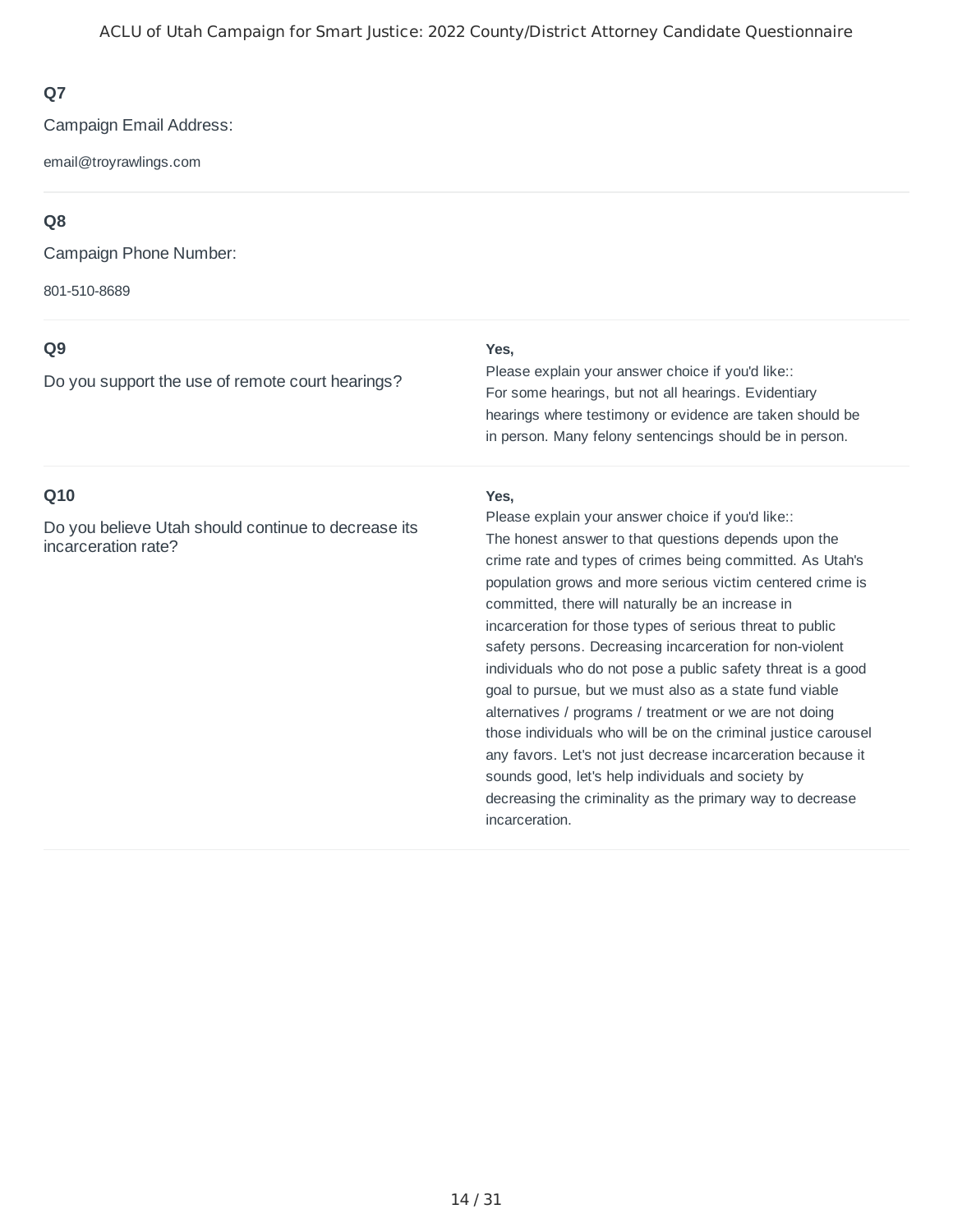Individuals with mental health concerns and psychiatric disabilities are overrepresented in jails and prisons across the country. Will you commit to enacting policies to divert defendants with mental health concerns away from the criminal legal system and into treatment and support services in the community?

#### **Yes,**

We already to this in Davis County with various programs such as a receiving center, diversion program, plea in abeyance and mental health court for those who need the structure and positive feedback from a judge and treatment providers to get them on track and try and keep them there. Some of these folks need structure for a time to get used to a schedule, going to treatment and keeping appointments, UA's, and taking meds. Many persons with mental health issues are not able to do those things on their own so programs that assist them are optimal in enhancing their ability to function and reducing their criminality and incarceration. Please explain your answer choice above, if you'd like::

#### **Q12**

In the criminal legal system, the vast majority of cases are resolved through plea agreements rather than through trials. What role do you believe plea agreements should play in Utah's criminal legal system?

Plea agreements are vital to the criminal justice system. They must be fair, constitutionally appropriate and based on the facts / admissible evidence, law and relevant circumstances such as victim input in cases where there are identified victims.

#### **Q13**

If elected, what will you do to ensure that the plea agreements being offered to defendants are fair?

My answer to question 12 is incorporated herein. We will continue to do what we have been doing ever since I was elected in Davis County, be fair. We dismiss cases that need to be dismissed for legitimate reasons instead of offering a plea to get something out of what should be nothing. We do not overcharge to extort pleas to lesser offenses. We are not a rubber stamp for law enforcement and we decline about 1/3 of the cases that come to our office off of the top because they should not be prosecuted so those cases do not have to get to a plea agreement stage. This is critical. We will continue to do what we do and I wager if you reach out to members of the Utah Defense Bar who regularly practice in Davis County, you will hear that we actually walk the walk of fairness in our office.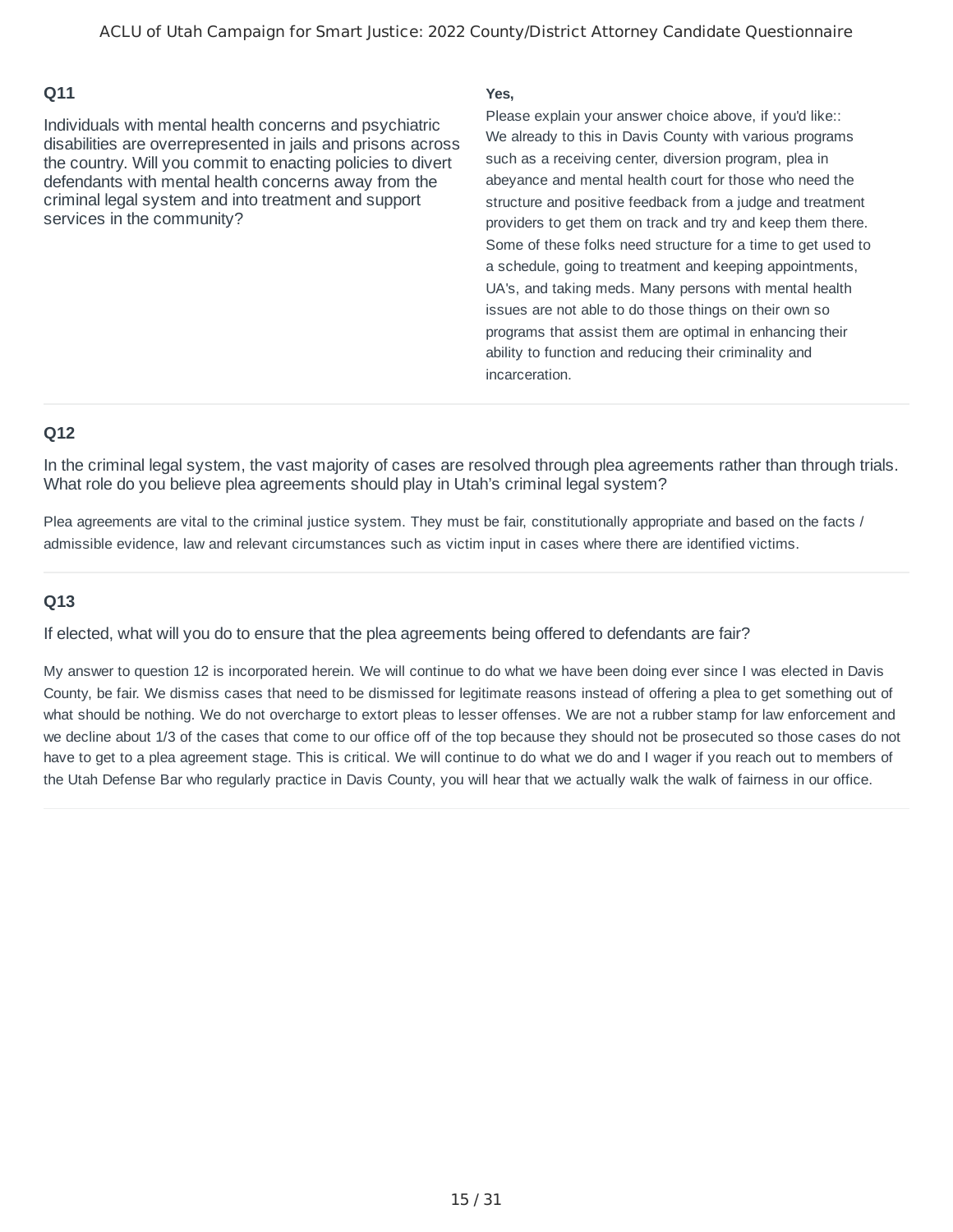Do you support the use of diversions and pleas in abeyances?

#### **Yes,**

Case by case basis. There are a ton of scenarios where diversion and plea in abeyance arrangements are appropriate, fair and serve the interests of justice for the community, victim and defendant. We use these tools regularly in the Davis County Attorney's Office. For example, almost all defendants in Mental Health Court are on a plea in abeyance. Diversion is used regularly for lower level offenders who do not pose a public safety risk, where there are no significant victim issues and where the defendant is actually willing to engage and do what they must do in order to benefit from the arrangement. Prosecutors in the Davis County Attorney's Office have the discretion and judgment to consider diversions, plea in abeyance or even dismissal on a case by case basis where they determine such a route serves justice best. Please identify the situations in which you believe diversions and pleas in abeyances are appropriate::

#### **Q15**

Do you support alternatives to incarceration? Why or why not? If any, which alternatives to incarceration do you support?

Yes. We do have a vibrant drug court, mental health court and diversion program in Davis County. We have a division in our office called "Rehabilitation Services" with a case manager. On a case by case basis, I can support all such programs that actually have funding, can make a meaningful difference, where the victim agrees if there is a victim, and where you have a defendant willing to engage and get to work on self-improvement. I do not support just saying we are going to reduce incarceration and then doing nothing meaningful.

#### **Q16**

Do you agree that prosecutor practices have contributed to mass incarceration?

#### **No,**

Please explain your answer::

Not in Utah. Prosecutors are not overzealous to incarcerate simply to incarcerate. Incarceration is a tool to be used wisely / judiciously and it is my view that prosecutors in Utah are doing just that. Some people actually need incarceration. Many do not. Prosecutors in Utah, in my experience, are trying to get it as right as can be done given the nature of our system and human experience.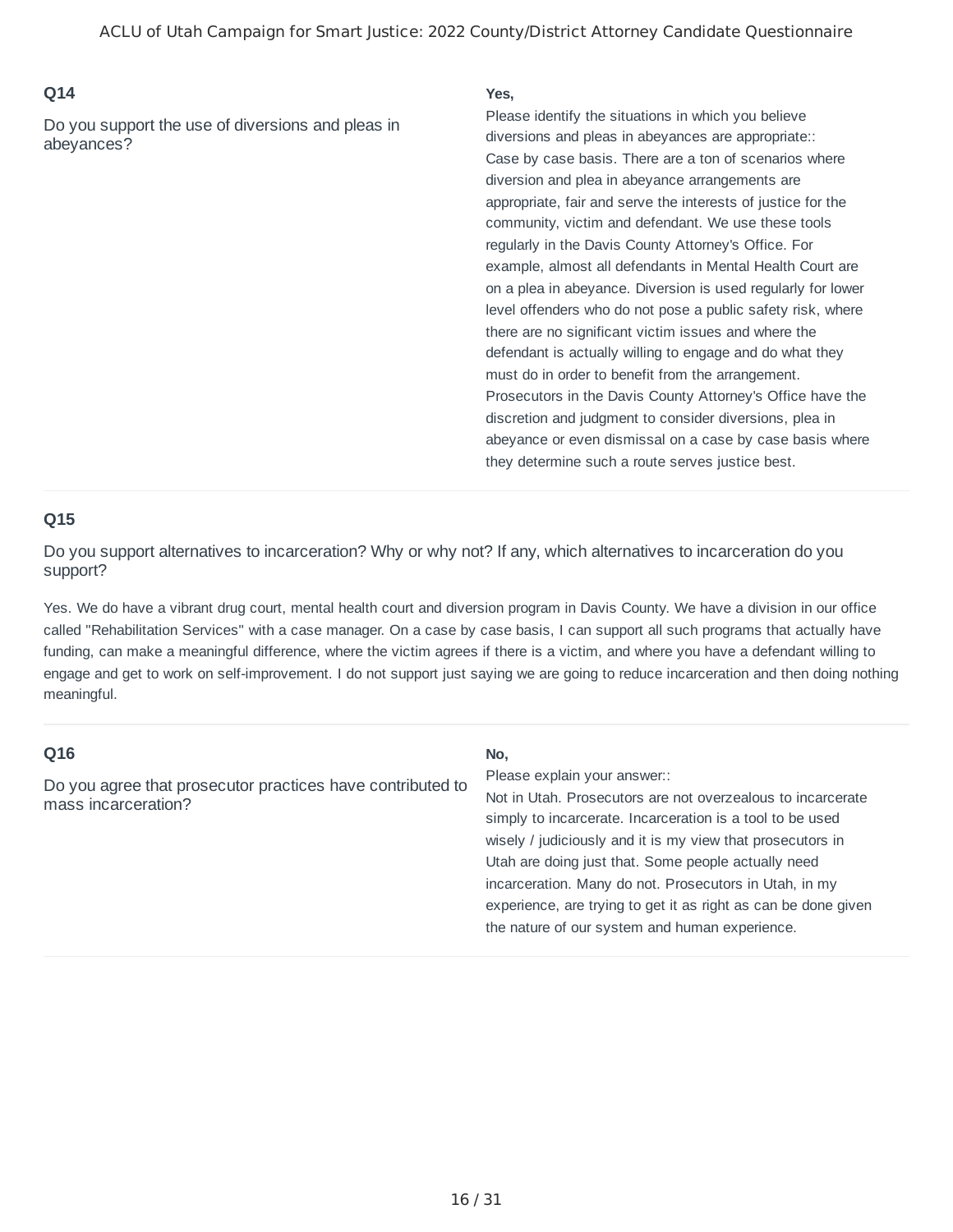People with a criminal conviction face long term barriers to housing and employment, among other consequences, as a result of contact with the criminal legal system. Will you commit to implementing policies to mitigate these consequences?

#### **Yes,**

Yes, and we already do. That is a primary function of a public prosecutor, protect constitutional rights while addressing public safety. Sometimes you better address public safety by using tools that do not end up in conviction / incarceration, but rather help folks not engage in criminality moving forward. All of our policies in the Davis County Attorney's Office are geared to constitutionally based public safety, which absolutely means we are concerned for the due process and equal protection rights of defendants as well as victim's rights. The primary mechanism of achieving this laudable goal is not prosecuting and not convicting individuals who should not be, using diversion and plea in abeyance tools to avoid convictions on a case by case basis where appropriate and dismissing cases that need to be dismissed once we learn of legitimate reasons to do so post filing. However, some persons absolutely need conviction / incarceration so the proper balance must be met by using discretion wisely on a case by case basis. Please explain your answer choice above, if you'd like::

#### **Q18**

What will you do to change these racial disparities in your county?

I would like to see Davis County specific data to answer this question thoroughly. Our office does not factor race in at any point in the equation on any case unless we are pursuing a hate crime enhancement based on race as the articulable evidentiary factor. The 2017 report you refer to says this: "This data point was initially raised in our first annual report, though we now plan to conduct more research into the issue, including analyzing sentencing guideline placement and presentence recommendations for minority and white offenders and controlling for other factors. These findings will be released as a follow up issue brief to this report." I will be surprised if the data shows racial disparity in Davis County whatsoever. If it does, then we will look at why and what should / can be done to address it in a meaningfully way.

#### **Q19**

Will you make different charging decisions when there has been racial profiling or racial bias in a case?

#### **No,**

If so, please explain how. If not, please explain your thinking further::

Is this intended to be a trick question? This is not new. We have already been addressing this for years in Davis County. We did not need sentencing guidelines to tell us that law enforcement should not be racially profiling in arrests, stops or searches when bringing charges against individuals. We have not and do not condone such unconstitutional practices so there is no need for us to change a thing. Our obligations to exercise our discretion and not allow unconstitutional arrests, stops or searches exit independent of and long before the 2021 sentencing guidelines.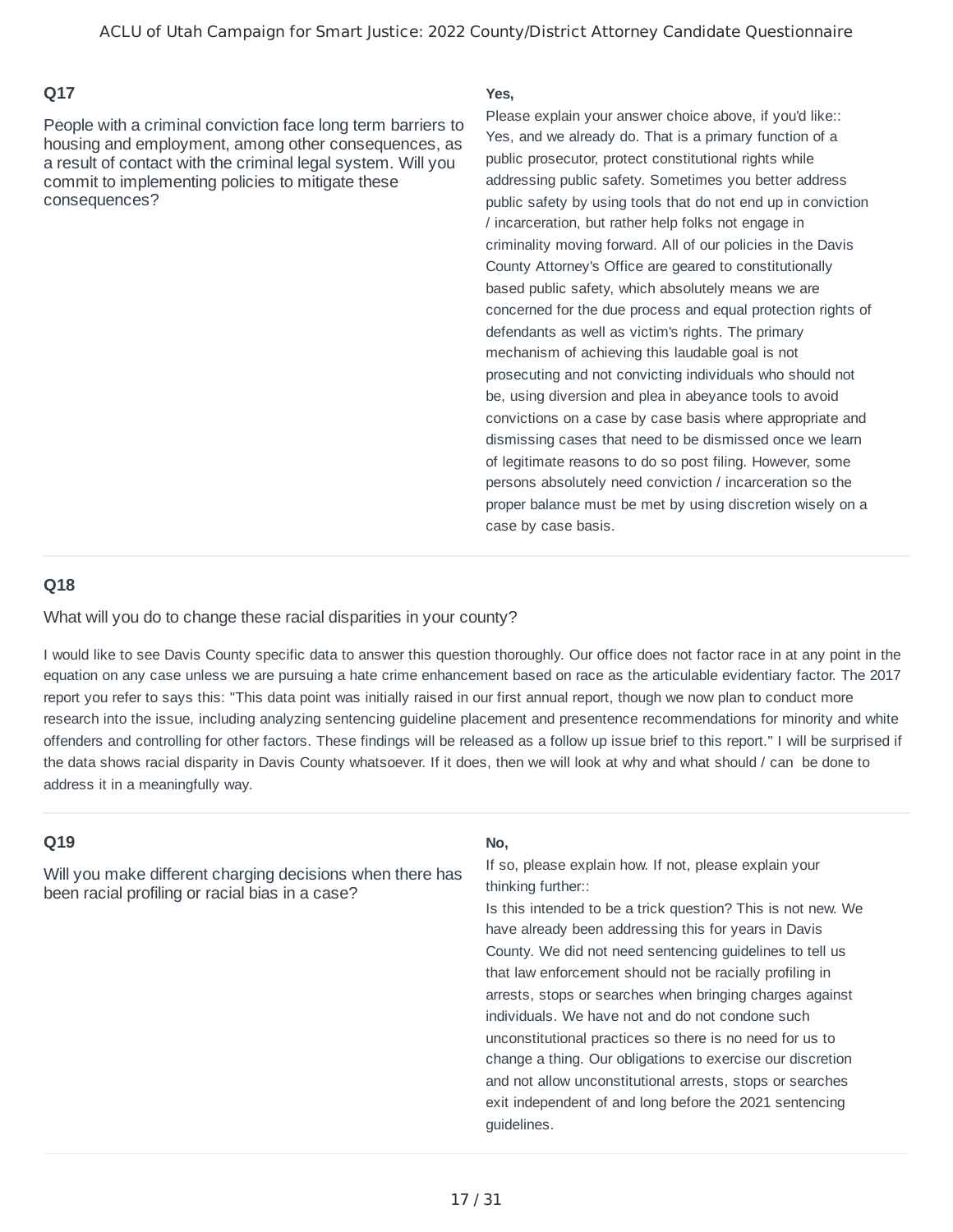**Yes**

Do you support internal anti-bias training for prosecutors?

#### **Q21**

Will you thoroughly and transparently investigate claims of police brutality and officer involved shootings?

#### **Yes,**

#### Please elaborate::

Yes. We do, have and will continue to do so. Our protocol for investigating such cases happens to be in large part what the Utah State Code adopted. Our protocol for quality investigation and transparency is top-notch and involves usually at least 13 agencies. We have a case pending against an officer right now in District Court for misusing force. We have prosecuted multiple police officers (about a dozen) since I have been the elected DA in Davis County for a variety of crimes. We will continue to do so as the evidence justifies.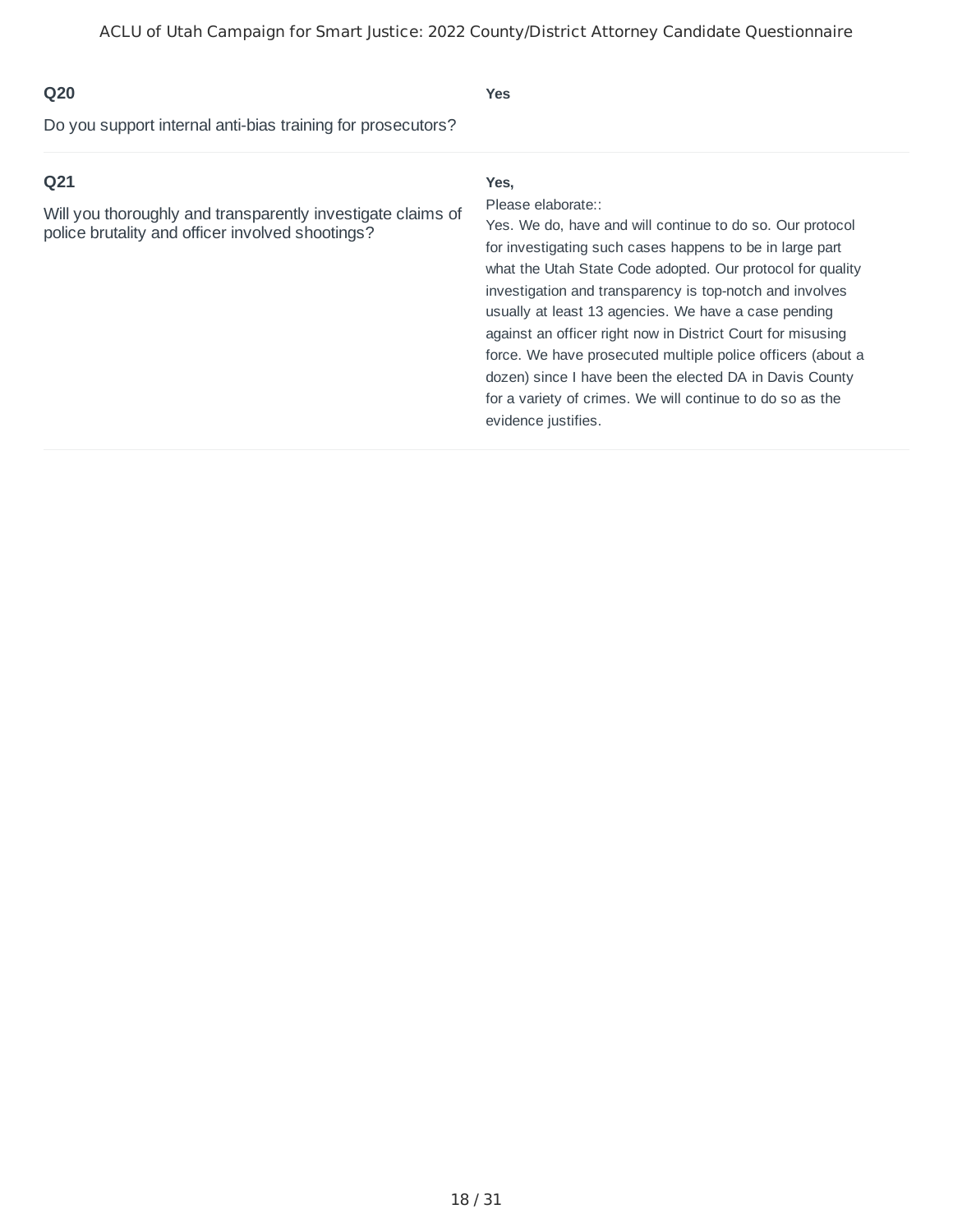## #5

#### COMPLETE

| Web Link 1 (Web Link)            |
|----------------------------------|
| Tuesday, May 17, 2022 9:36:40 PM |
| Friday, May 20, 2022 2:59:54 PM  |
| Over a day                       |
|                                  |

#### Page 1

#### **Q1**

Contact Name:

Rob Latham

#### **Q2**

Contact Email:

freeutahns@live.com

### **Q3**

Contact Phone Number:

435-275-4325

### **Q4**

Candidate name:

J. Robert Latham

#### **Q5**

County:

Washington

### **Q6**

Campaign Website:

StandUpToBullies.Today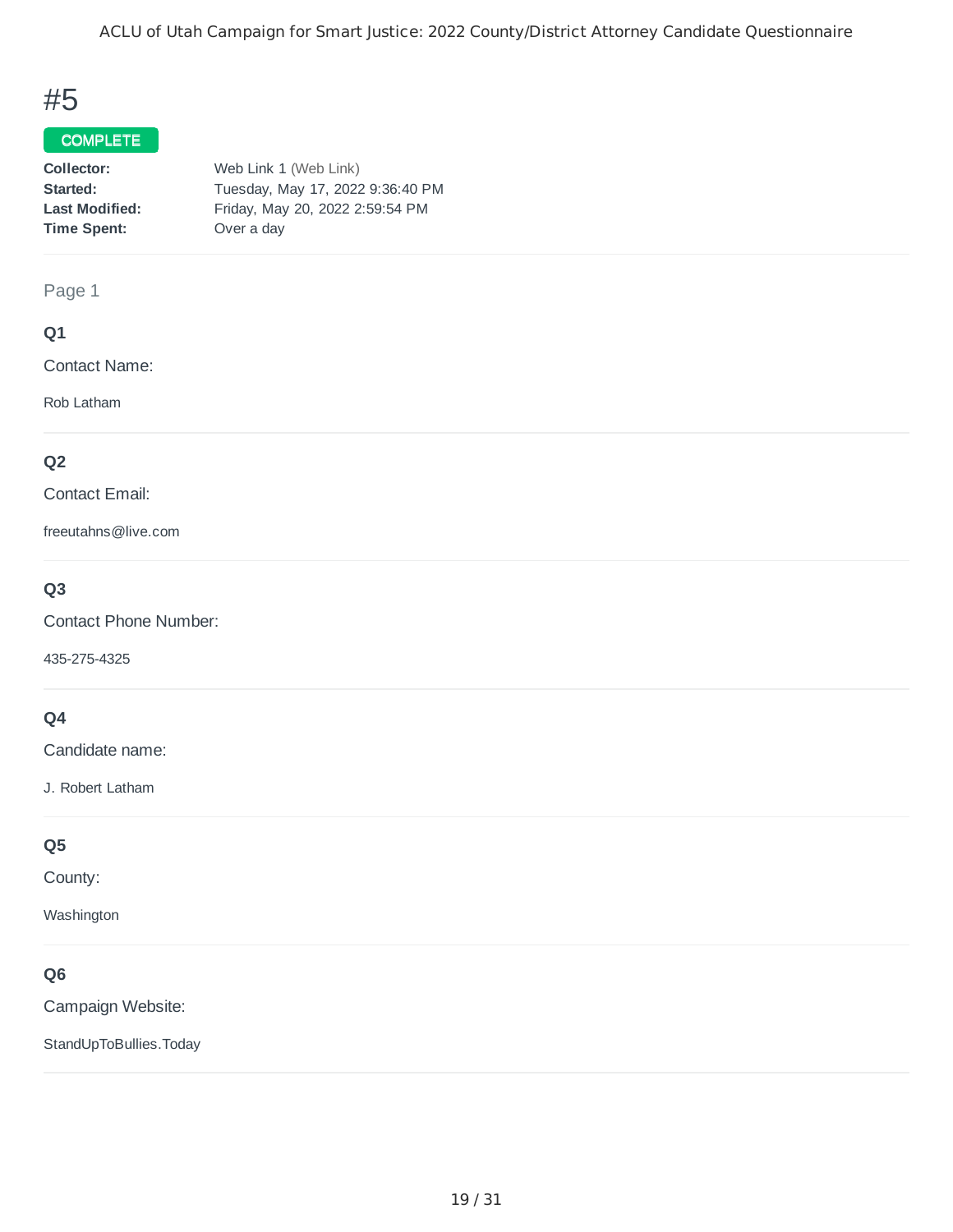Campaign Email Address:

WashingtonCountyDeservesBetter@pm.me

### **Q8**

Campaign Phone Number:

801-872-3133

### **Q9**

Do you support the use of remote court hearings?

#### **Yes,**

Facilitating remote participation in court hearing by both prosecutors and respondents to State petitions and their attorneys increases access to justice and conserves both party and judicial resources. Protecting our constitutional rights, along with due process and statutory requirements, necessitates in-person hearings in certain circumstances. Please explain your answer choice if you'd like::

#### **Q10**

Do you believe Utah should continue to decrease its incarceration rate?

#### **Yes,**

Incarceration for violent crimes reduces violent crime rates. Incarceration for a crime without a victim increases crime rates. Non-custodial sentences -- such as restitution and restorative justice initiatives -- reduce recidivism, and are credible, cost-effective substitutes for incarceration, which should be considered as a last resort, not a default punishment. Please explain your answer choice if you'd like::

### **Q11**

Individuals with mental health concerns and psychiatric disabilities are overrepresented in jails and prisons across the country. Will you commit to enacting policies to divert defendants with mental health concerns away from the criminal legal system and into treatment and support services in the community?

#### **Yes,**

The talents of our skilled professionals in the jails and prisons are overtaxed when individuals with psychiatric disabilities and mental health concerns are incarcerated. The construction of the Washington County Receiving Center is a welcome recognition that incarceration is a counterproductive approach for our neighbors in crisis. Please explain your answer choice above, if you'd like::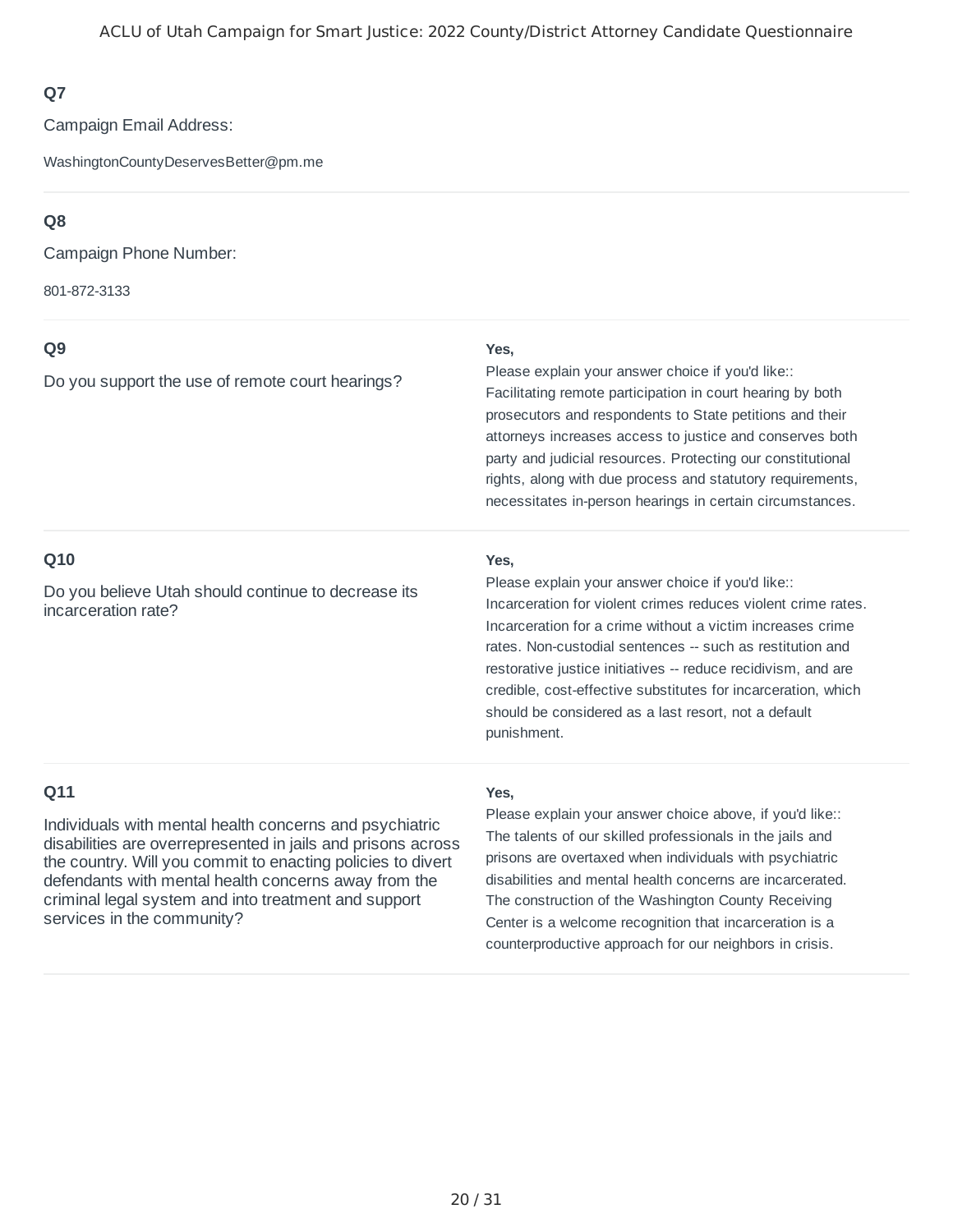In the criminal legal system, the vast majority of cases are resolved through plea agreements rather than through trials. What role do you believe plea agreements should play in Utah's criminal legal system?

The Cato Institute's Clark Neily cites three factors that make plea bargains unfair: 1) pretrial detention, 2) resource disparities and a lack of independence for court-appointed defense counsel, and 3) the "trial penalty". Properly-administered pretrial risk assessments help determine if pretrial detention is appropriate. Independence from county commission interference with and adequate resourcing of court-appointed defense counsel, which I support, addresses Mr. Neily's second concern. And seeking proportionate and appropriate sentences can protect our constitutional rights to trial and due process.

#### **Q13**

If elected, what will you do to ensure that the plea agreements being offered to defendants are fair?

Plea agreements will be regularly evaluated for their efficacy in addressing the circumstances that brought the defendant to court, and for not creating a net harm to our community through criminogenic effects.

#### **Q14**

Do you support the use of diversions and pleas in abeyances?

#### **Yes,**

Because, if I am elected, the Washington County Attorney's Office will not file criminal charges in cases in which there is no victim (an individual whose bodily autonomy or owned resource has been aggressed against), the use of diversions and pleas in abeyance may be rare. That said, I will be open to the use of diversions and pleas in abeyance in cases where there is a victim, such as when the victim supports their use. Although I welcome constructive dialogue with seasoned line prosecutors and law enforcement professionals, I anticipate being more open to the use of diversions and pleas in abeyance than my predecessors. Please identify the situations in which you believe diversions and pleas in abeyances are appropriate::

#### **Q15**

Do you support alternatives to incarceration? Why or why not? If any, which alternatives to incarceration do you support?

Yes, I support alternatives to incarceration. One reason I support alternatives to incarceration is because of my role as a lawyer for persons who are incarcerated at the Central Utah Correctional Facility in Gunnison, Utah. There is limited rehabilitative programming at the CUCF. Members of prison gangs pose a threat to others in the custody of the Utah Department of Corrections, the CUCF's staff, and members of their own gang. Unprescribed controlled substances and intoxicants are available to those in UDC custody, despite convictions of both persons who are incarcerated and some former UDC staff members who have admitted bringing such contraband into the prison. Although I support incapacitating predators, I support alternatives to incarceration that keep our community safer over the long-term.

Returning to an earlier response, non-custodial sentences -- such as restitution and restorative justice initiatives -- reduce recidivism, and are credible, cost-effective substitutes for incarceration, which should be considered as a last resort, not a default punishment.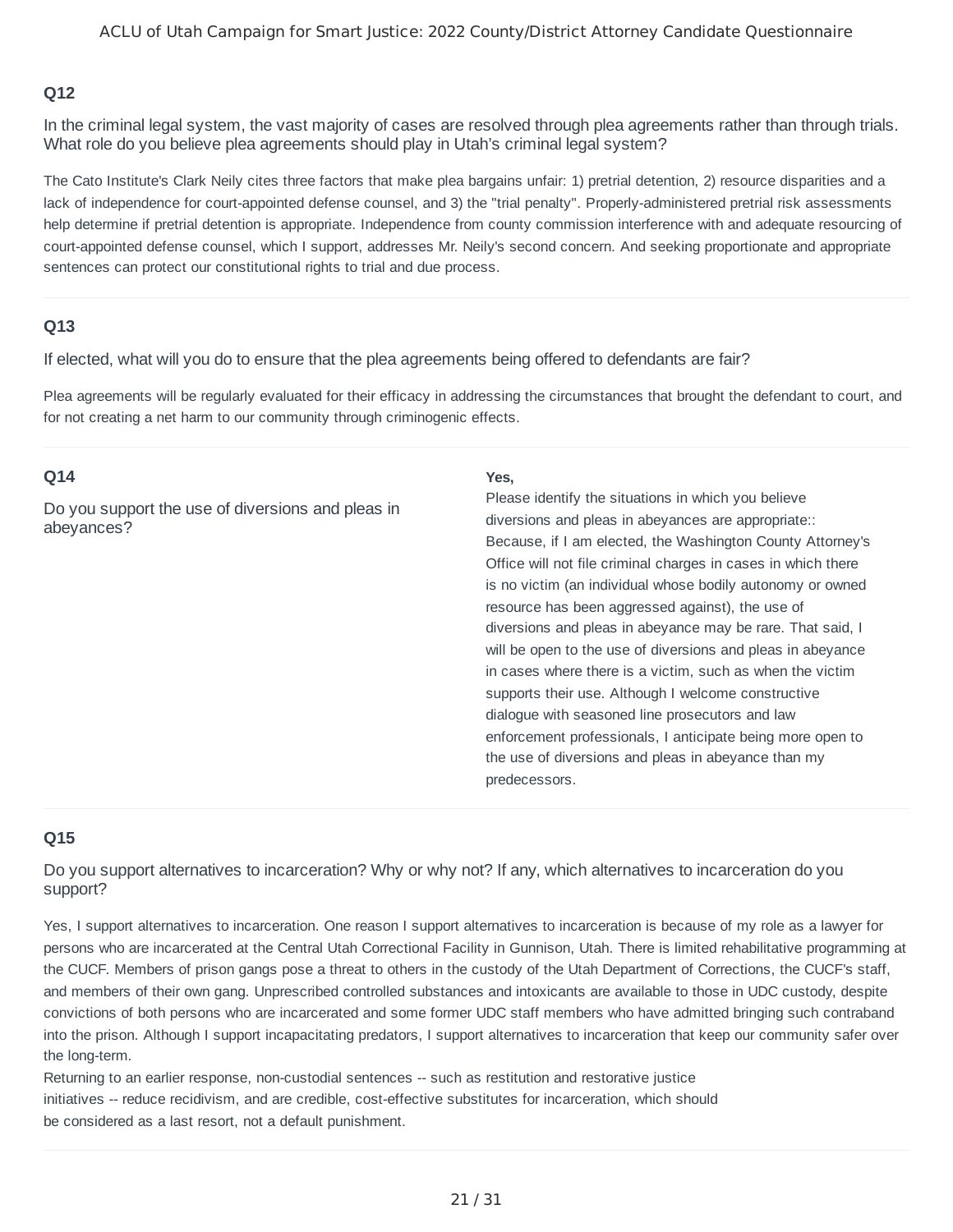Do you agree that prosecutor practices have contributed to mass incarceration?

#### **Yes,**

Please explain your answer::

Prosecutorial practices contribute to mass incarceration. But other constituencies play a role -- including but not limited to -- politicians who stoke public fear through "tough on crime" campaigns, industries that profit from and lobby for the construction, maintenance, and operation of prisons and jails, and for more punitive criminal laws to feed the bloated and wasteful prison-industrial complex (PIC). And although outside the lane of a county attorney's official duties, it's worth acknowledging that the Federal Reserve Bank's past expansion of the money supply has helped perpetuate the illusion that expensive mass incarceration policies are relatively "free."

### **Q17**

People with a criminal conviction face long term barriers to housing and employment, among other consequences, as a result of contact with the criminal legal system. Will you commit to implementing policies to mitigate these consequences?

#### **Yes,**

Making a serious effort to avoid a criminal conviction on the front end by addressing a problem without resorting to prosecution will greatly reduce the collateral consequences resulting from such a conviction on the back end. Please explain your answer choice above, if you'd like::

#### **Q18**

What will you do to change these racial disparities in your county?

In addition to fostering ongoing conversations with local law enforcement agencies about better serving communities that are over-policed and under-protected, such as ending the war on some people who use some drugs, if elected I will authorize the collection and sharing of data to assess whether the Washington County Attorney's prosecutorial practices are just.

| Q19                                                                                                          | Yes,                                                                                                                                                                                                                                                                                                                                                                                                                                                                          |
|--------------------------------------------------------------------------------------------------------------|-------------------------------------------------------------------------------------------------------------------------------------------------------------------------------------------------------------------------------------------------------------------------------------------------------------------------------------------------------------------------------------------------------------------------------------------------------------------------------|
| Will you make different charging decisions when there has<br>been racial profiling or racial bias in a case? | If so, please explain how. If not, please explain your<br>thinking further::<br>Demonstrable racial profiling or racial bias in a case could<br>be a mitigating sentencing factor, according to the Utah<br>Sentencing Commission's Adult Sentencing & Release<br>Guidelines. Accordingly, depending on the offense involved,<br>proven racial profiling or bias could play a role -- either as a<br>mitigator or aggravator -- in a charging or plea-bargaining<br>decision. |
|                                                                                                              |                                                                                                                                                                                                                                                                                                                                                                                                                                                                               |

#### **Q20**

**Yes**

Do you support internal anti-bias training for prosecutors?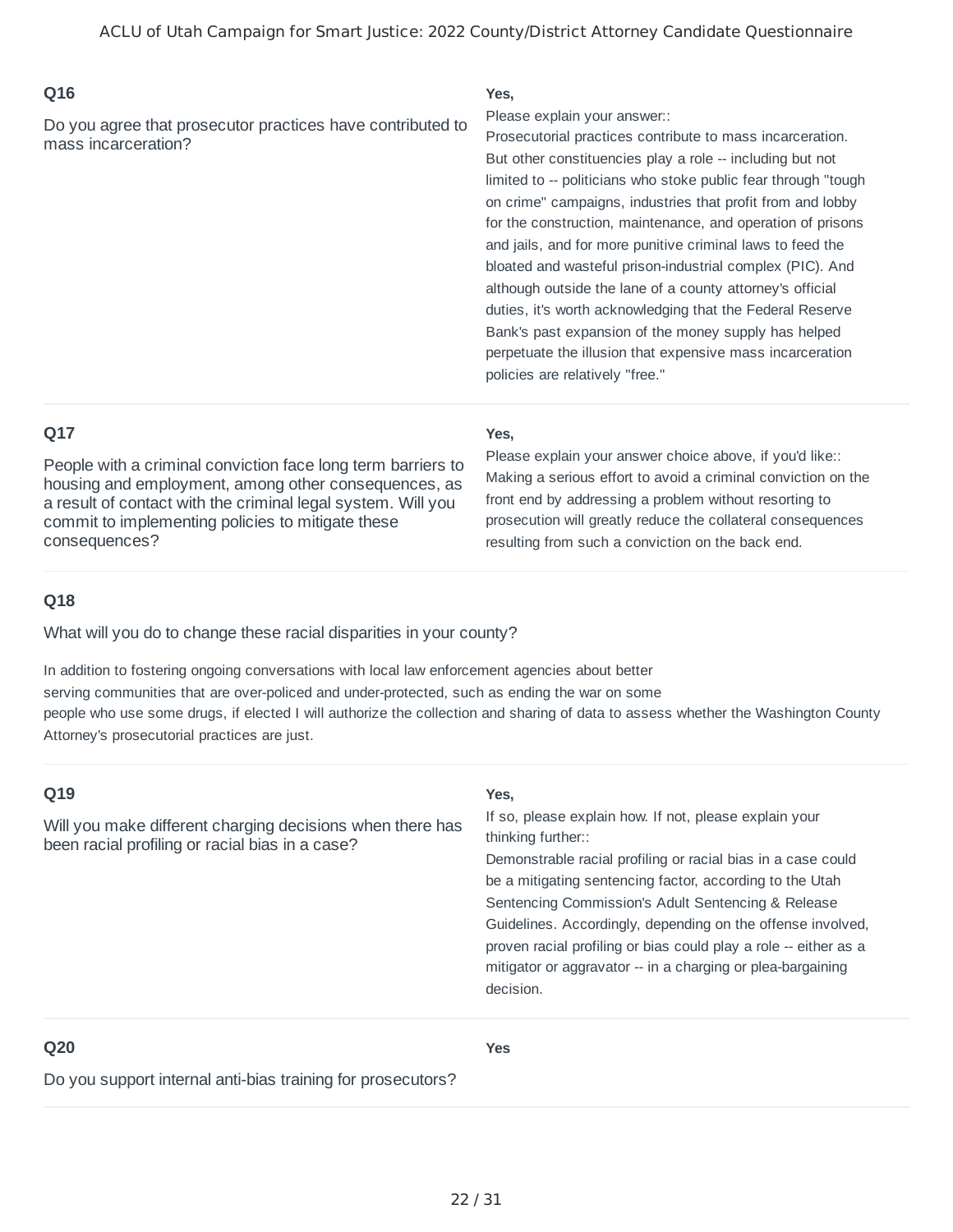Will you thoroughly and transparently investigate claims of police brutality and officer involved shootings?

#### **Yes,**

Please elaborate::

Misconduct by individuals employed by law enforcement agencies undermines the communities' confidence in those individuals and agencies to keep our communities safe. To improve the communities' confidence in accountable and well-trained peace officers, I support the use of independent, outside investigators to review claims of excessive use of force and officer-involved shootings.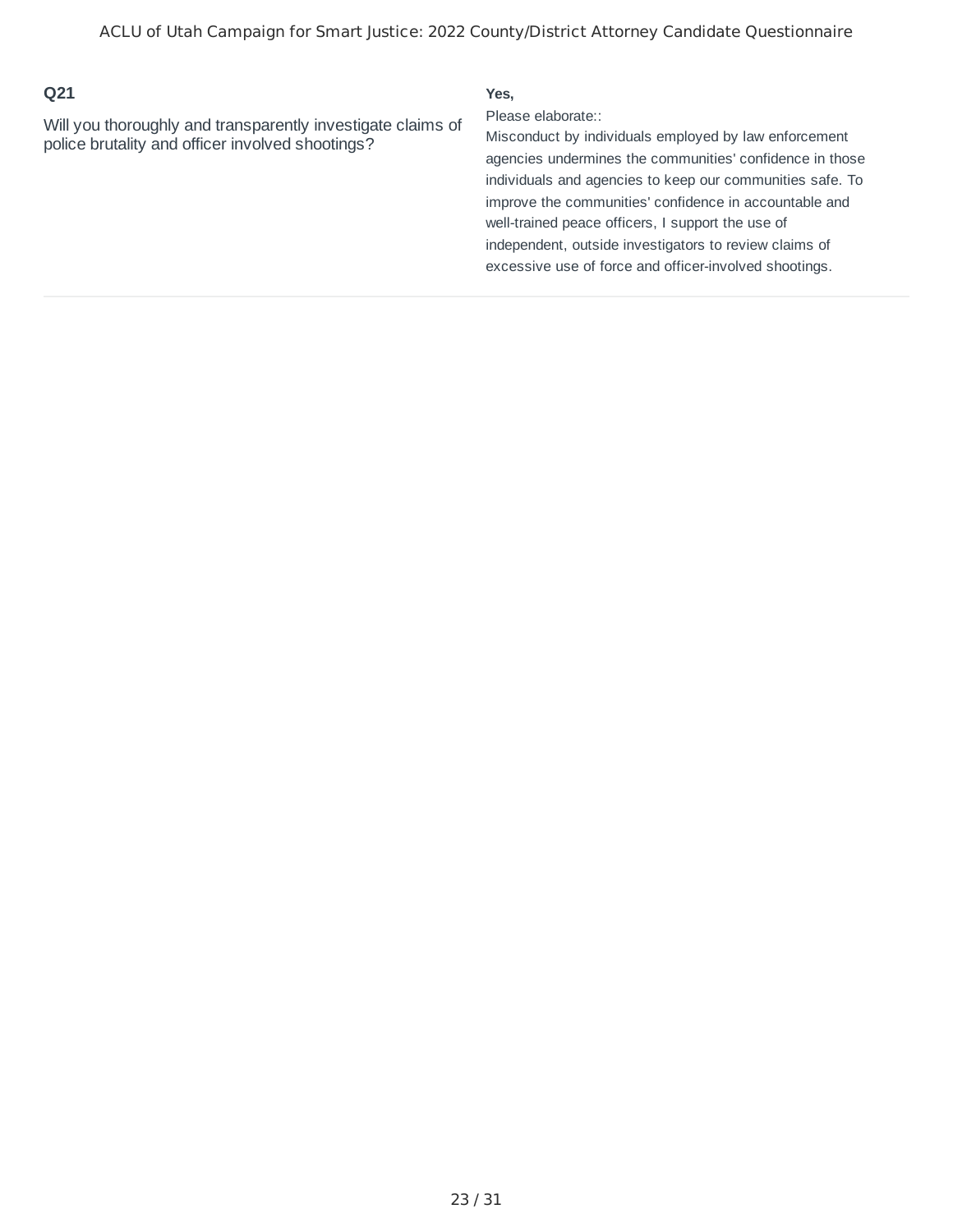## #6

#### COMPLETE

| Web Link 1 (Web Link)           |  |
|---------------------------------|--|
| Friday, May 20, 2022 9:38:32 AM |  |
| Friday, May 20, 2022 3:21:33 PM |  |
| 05:43:01                        |  |
|                                 |  |

#### Page 1

#### **Q1**

Contact Name:

Stephen J. Stocks

### **Q2**

Contact Email:

StephenJayStocks@gmail.com

### **Q3**

Contact Phone Number:

435-210-1952

### **Q4**

Candidate name:

Stephen J. Stocks

### **Q5**

County:

Grand County

### **Q6**

Campaign Website:

N/A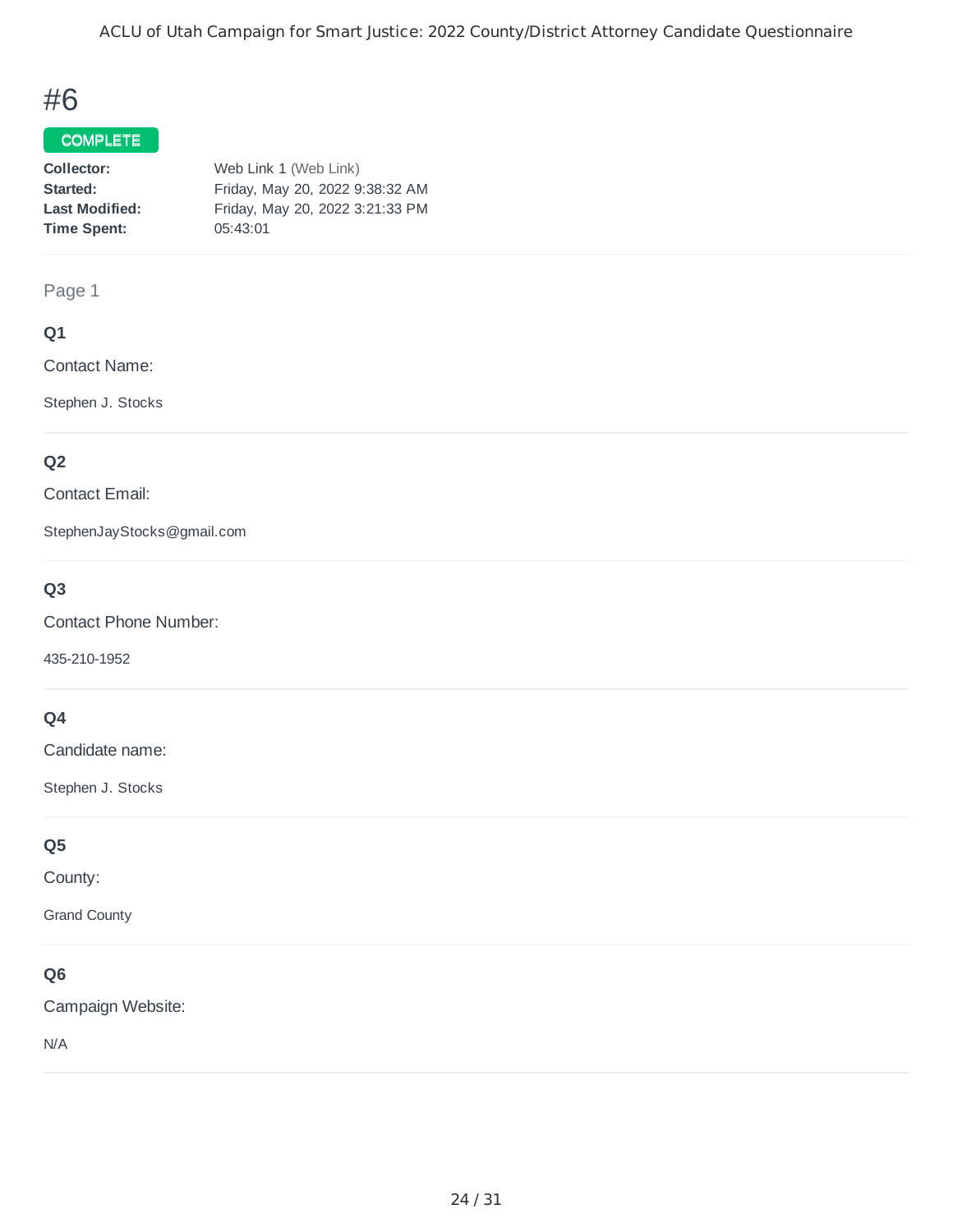Campaign Email Address:

StephenJayStocks@gmail.com

### **Q8**

Campaign Phone Number:

435-210-1952

### **Q9**

Do you support the use of remote court hearings?

#### **Yes,**

Remote hearings are excellent to allow individual the opportunity to appear in court without having to lose time at work. In the Seventh District Court for Grand County litigants would have to travel long distances to attend court. Remote hearings promote access to justice and flexibility with the schedules of all parties. Please explain your answer choice if you'd like::

#### **Q10**

Do you believe Utah should continue to decrease its incarceration rate?

#### **Yes,**

Incarceration should be utilized for situations where no other result would be appropriate to improve community safety. Incarceration causes major impacts on the community's stability, decreases workforce, and damages families. It is important to measure the punishment with the goals of the community, often that means seeking alternatives to incarceration to address underlying problems. Please explain your answer choice if you'd like::

### **Q11**

Individuals with mental health concerns and psychiatric disabilities are overrepresented in jails and prisons across the country. Will you commit to enacting policies to divert defendants with mental health concerns away from the criminal legal system and into treatment and support services in the community?

#### **Yes,**

Grand County and San Juan County would benefit from a mental health court like the Utah County mental health court. There are individuals in the community that have minor level of offenses because they are not receiving the treatment that they need to function. This causes them to be repeat offenders for offenses that are normally misdemeanors. Grand County could attempt to partner with San Juan County and utilize remote hearings to make this a possibility. Please explain your answer choice above, if you'd like::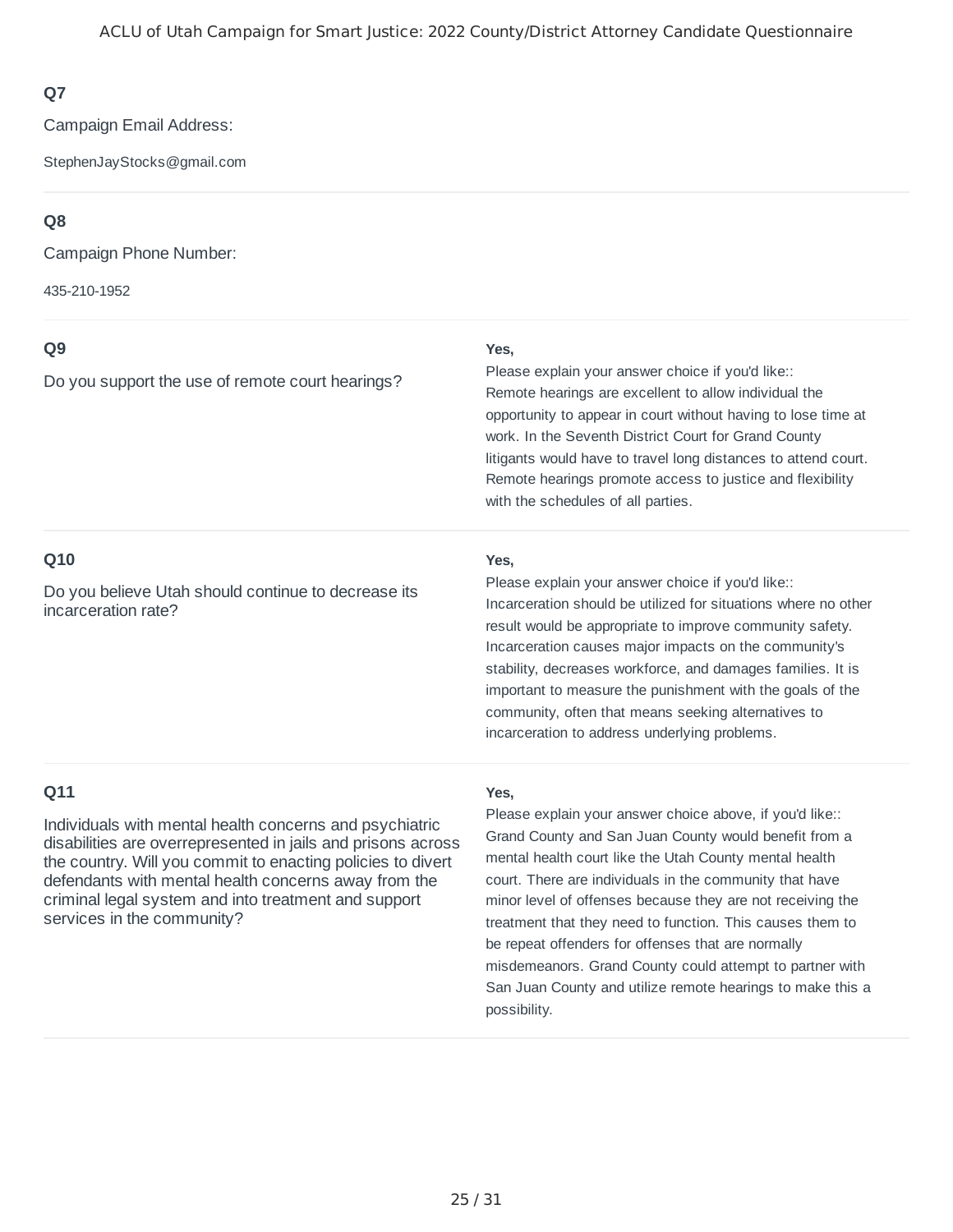In the criminal legal system, the vast majority of cases are resolved through plea agreements rather than through trials. What role do you believe plea agreements should play in Utah's criminal legal system?

Plea agreements are necessary due to the vast number of cases in the criminal justice system. They should strike the balance between the community goals and an individual defendant's situation. There should be consideration given to what the individual did, why they did it, and how can we resolve the underlying problem. Pleas should explore the individual's lived experience and the community's need in the given situation.

#### **Q13**

If elected, what will you do to ensure that the plea agreements being offered to defendants are fair?

I would promote using plea in abeyances, diversion agreements, in formal probation, and supervised probation when necessary. Fines should be reasonable based on the situation with the option to complete community service. Each of these terms can help ensure compliance and allow individuals the opportunity to pay for their violation of law.

#### **Q14**

Do you support the use of diversions and pleas in abeyances?

#### **Yes,**

Individuals should be entitled to an opportunity to demonstrate their ability to comply with probation. Plea in abeyance agreements allow an individual the opportunity to complete the terms of their probation and have their case dismissed upon successful completion of the plea in abeyance. This allows them to expunge their record. This is a great tool for rewarding the individual for their compliance. Diversions can be utilized for individuals that would be unfairly disadvantaged by a plea in abeyance. For example, a plea in abeyance can still trigger immigration consequences for non-citizens. They should be utilized when a plea in abeyance would normally be utilized for individuals in those similar circumstances. Please identify the situations in which you believe diversions and pleas in abeyances are appropriate::

#### **Q15**

Do you support alternatives to incarceration? Why or why not? If any, which alternatives to incarceration do you support?

I support drug court, mental health court, in-patient facilities, outpatient programs, 24/7 sobriety programs, plea in abeyances, and diversions. The listed programs help individuals in their given circumstances and help treat the underlying problem. Incarceration is often temporary and will have the individual back in the community often with treatment, training, or structure. Those options above help promote compliance, give skills, and help give other opportunities for success.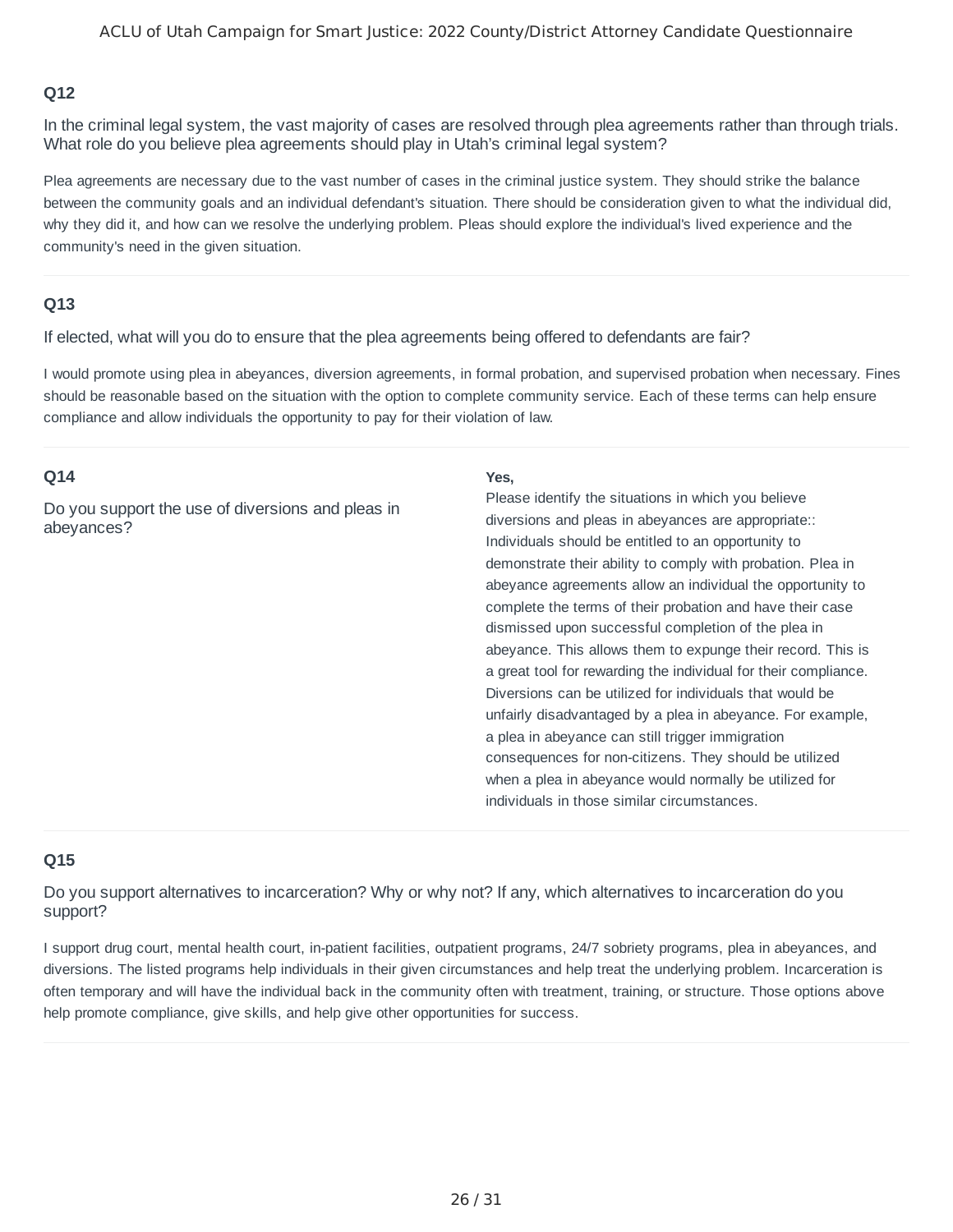| Q16                                                                               | Yes,                                                                                                                                                                                                                                                                                                                         |
|-----------------------------------------------------------------------------------|------------------------------------------------------------------------------------------------------------------------------------------------------------------------------------------------------------------------------------------------------------------------------------------------------------------------------|
| Do you agree that prosecutor practices have contributed to<br>mass incarceration? | Please explain your answer::<br>The plea agreements, combined with the sentencing<br>guidelines, set minimums that an individual will be<br>reincarcerated based on the offenses charged. The<br>prosecutor has great control over the specific charges.<br>which set what the defendant will eventually be sentenced<br>on. |
|                                                                                   |                                                                                                                                                                                                                                                                                                                              |

People with a criminal conviction face long term barriers to housing and employment, among other consequences, as a result of contact with the criminal legal system. Will you commit to implementing policies to mitigate these consequences?

#### **Yes,**

402 Reductions, expungements, and pardons should be utilized to help reduce the consequences of criminal convictions. Individuals that have complied with probation, or other obligations, should be permitted these tools to help mitigate those impacts. Please explain your answer choice above, if you'd like::

#### **Q18**

What will you do to change these racial disparities in your county?

Treat each case only on the facts of the case and not permit race to be the determining factor of charging, prosecuting, or sentencing an individual.

#### **Q19**

Will you make different charging decisions when there has been racial profiling or racial bias in a case?

#### **Yes,**

If so, please explain how. If not, please explain your thinking further::

Factors and motivations for stopping an individual will play a part in determining how an individual was charged and what outcome happens in each individual case. The goal is to ensure that each individual charges with a particular case is done so based on his/her conduct and not his/her race, socio-economic status, or gender.

#### **Q20**

**Yes**

Do you support internal anti-bias training for prosecutors?

#### **Q21**

Will you thoroughly and transparently investigate claims of police brutality and officer involved shootings?

#### **Yes,**

Please elaborate::

The entire community benefits from a properly conducted investigation. This is for the officers and the individual community members. Each investigation should be conducted by an agency outside of the area to ensure fair dealing and transparency.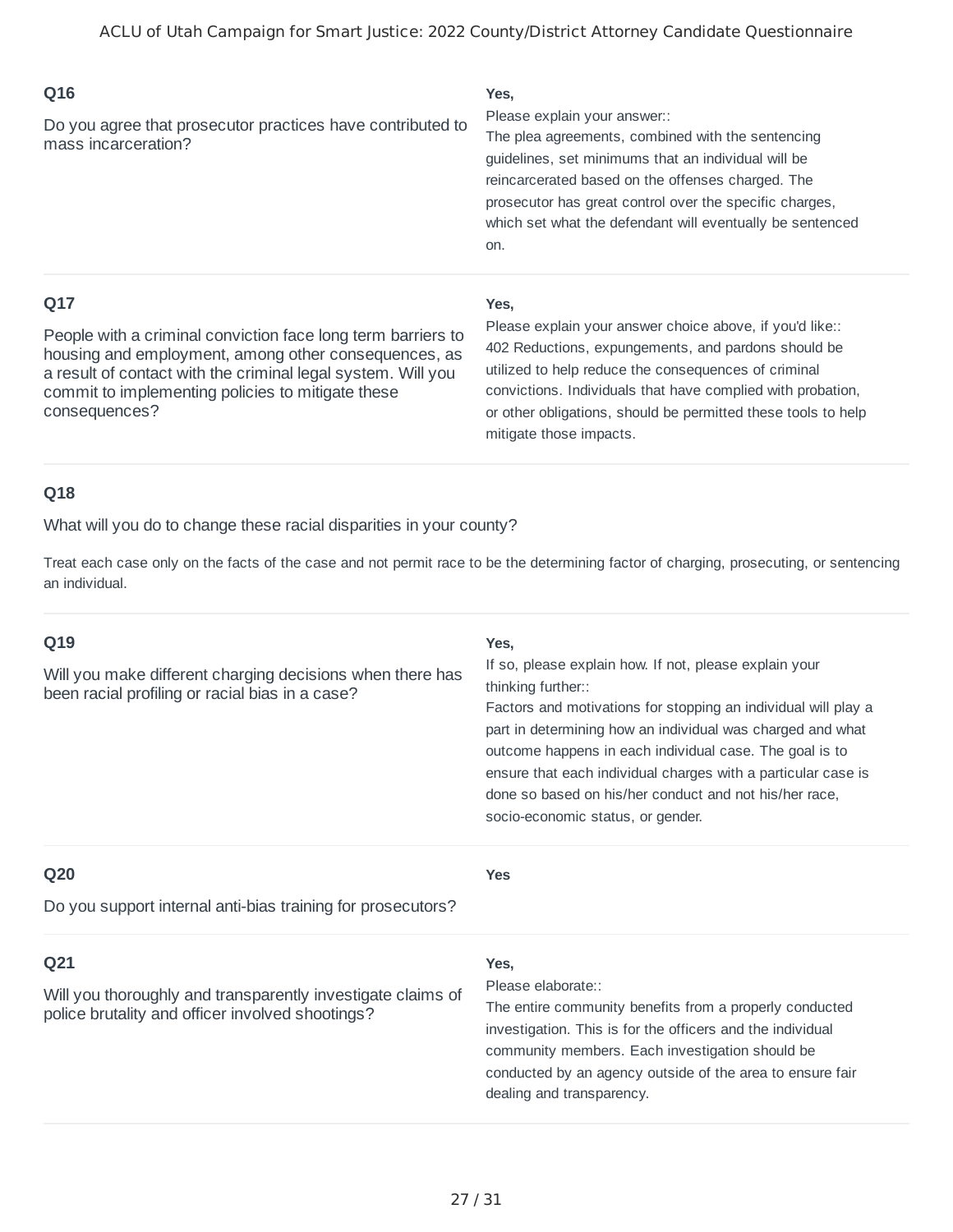ACLU of Utah Campaign for Smart Justice: 2022 County/District Attorney Candidate Questionnaire

# #7

### COMPLETE

| Collector:            | Web Link 1 (Web Link)              |
|-----------------------|------------------------------------|
| Started:              | Saturday, May 21, 2022 10:17:05 AM |
| <b>Last Modified:</b> | Saturday, May 21, 2022 12:24:54 PM |
| <b>Time Spent:</b>    | 02:07:48                           |

#### Page 1

### **Q1**

Contact Name:

Sim Gill

### **Q2**

Contact Email:

simgill.ut@gmail.com

### **Q3**

Contact Phone Number:

435.602.2944

### **Q4**

Candidate name:

Sim Gill

### **Q5**

County:

Salt Lake County

### **Q6**

Campaign Website:

https://votesim.com/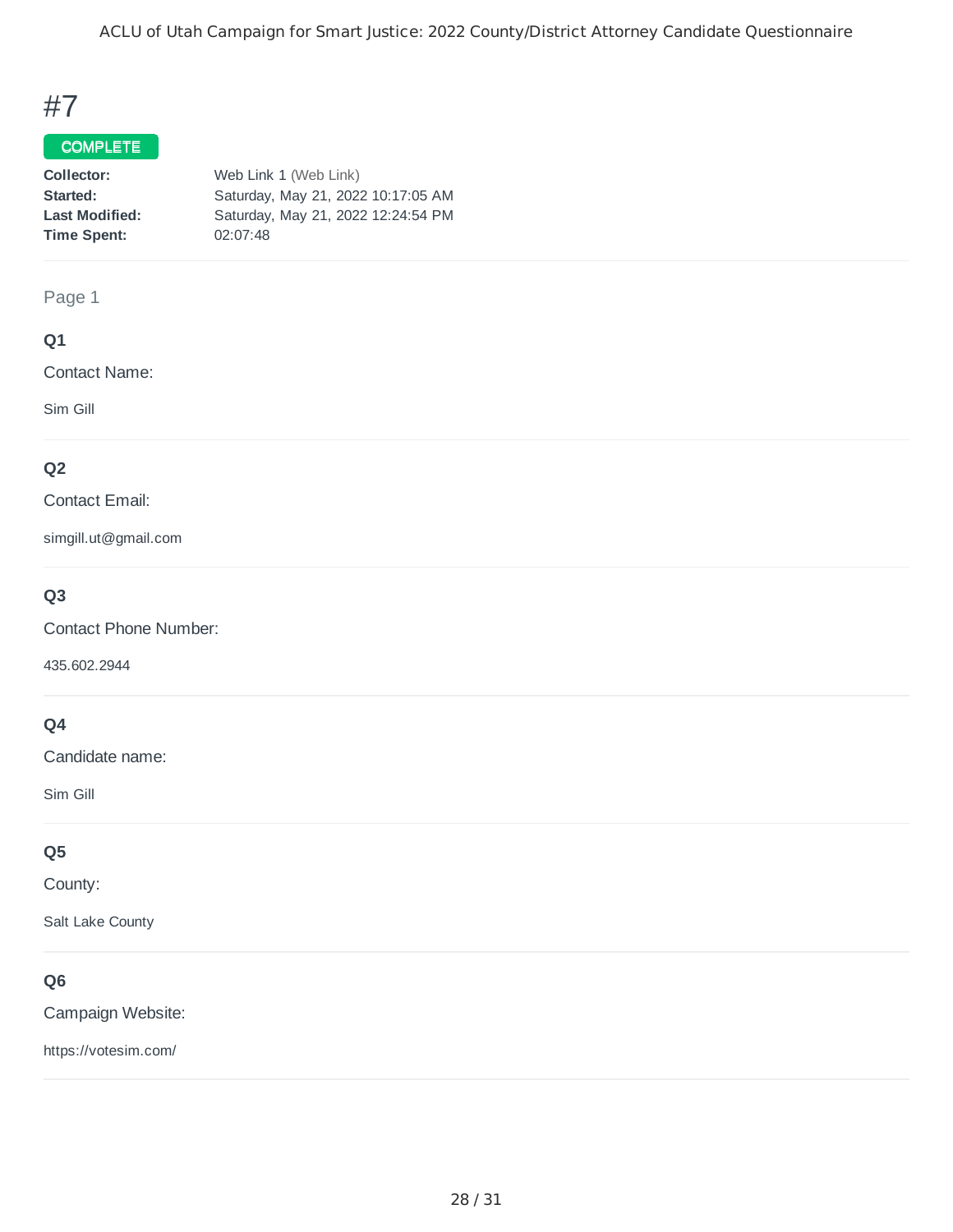Campaign Email Address:

campaign@votesim.com

### **Q8**

Campaign Phone Number:

435.602.2944

| Q <sub>9</sub>                                                                                                                                                                                                                                                                                                                       | Yes,                                                                                                                                                                                                                                                                                                                             |  |
|--------------------------------------------------------------------------------------------------------------------------------------------------------------------------------------------------------------------------------------------------------------------------------------------------------------------------------------|----------------------------------------------------------------------------------------------------------------------------------------------------------------------------------------------------------------------------------------------------------------------------------------------------------------------------------|--|
| Do you support the use of remote court hearings?                                                                                                                                                                                                                                                                                     | Please explain your answer choice if you'd like::<br>I support the use of remote court hearings only in non-<br>substantive instances. Remote hearings are helpful to those<br>who have barriers to making it into the court in person, such<br>as transportation or work.                                                       |  |
| Q10                                                                                                                                                                                                                                                                                                                                  | Yes,                                                                                                                                                                                                                                                                                                                             |  |
| Do you believe Utah should continue to decrease its<br>incarceration rate?                                                                                                                                                                                                                                                           | Please explain your answer choice if you'd like::<br>Incarceration should only be for those that are a true risk to<br>our community. Treatment and diversion are far better<br>options for low-level offenders. The criminal justice system<br>cannot be the "catch all" for front end policy failures.                         |  |
| Q11                                                                                                                                                                                                                                                                                                                                  | Yes,                                                                                                                                                                                                                                                                                                                             |  |
| Individuals with mental health concerns and psychiatric<br>disabilities are overrepresented in jails and prisons across<br>the country. Will you commit to enacting policies to divert<br>defendants with mental health concerns away from the<br>criminal legal system and into treatment and support<br>services in the community? | Please explain your answer choice above, if you'd like::<br>I helped start the first mental health court 21 years ago. Salt<br>Lake County now has a veterans court, a drug court, and a<br>homeless court. Getting people access to treatment and<br>support is a far better return on investment and the right<br>thing to do. |  |

#### **Q12**

In the criminal legal system, the vast majority of cases are resolved through plea agreements rather than through trials. What role do you believe plea agreements should play in Utah's criminal legal system?

Plea agreements allow us to see the defendant as an individual, and create proportionate and fair outcomes.

#### **Q13**

If elected, what will you do to ensure that the plea agreements being offered to defendants are fair?

We rely on data, research, and needs-assessment rather than emotion. Every case should be resolved with what is best for the individual. We can and should have proportionate accountability without compromising public safety.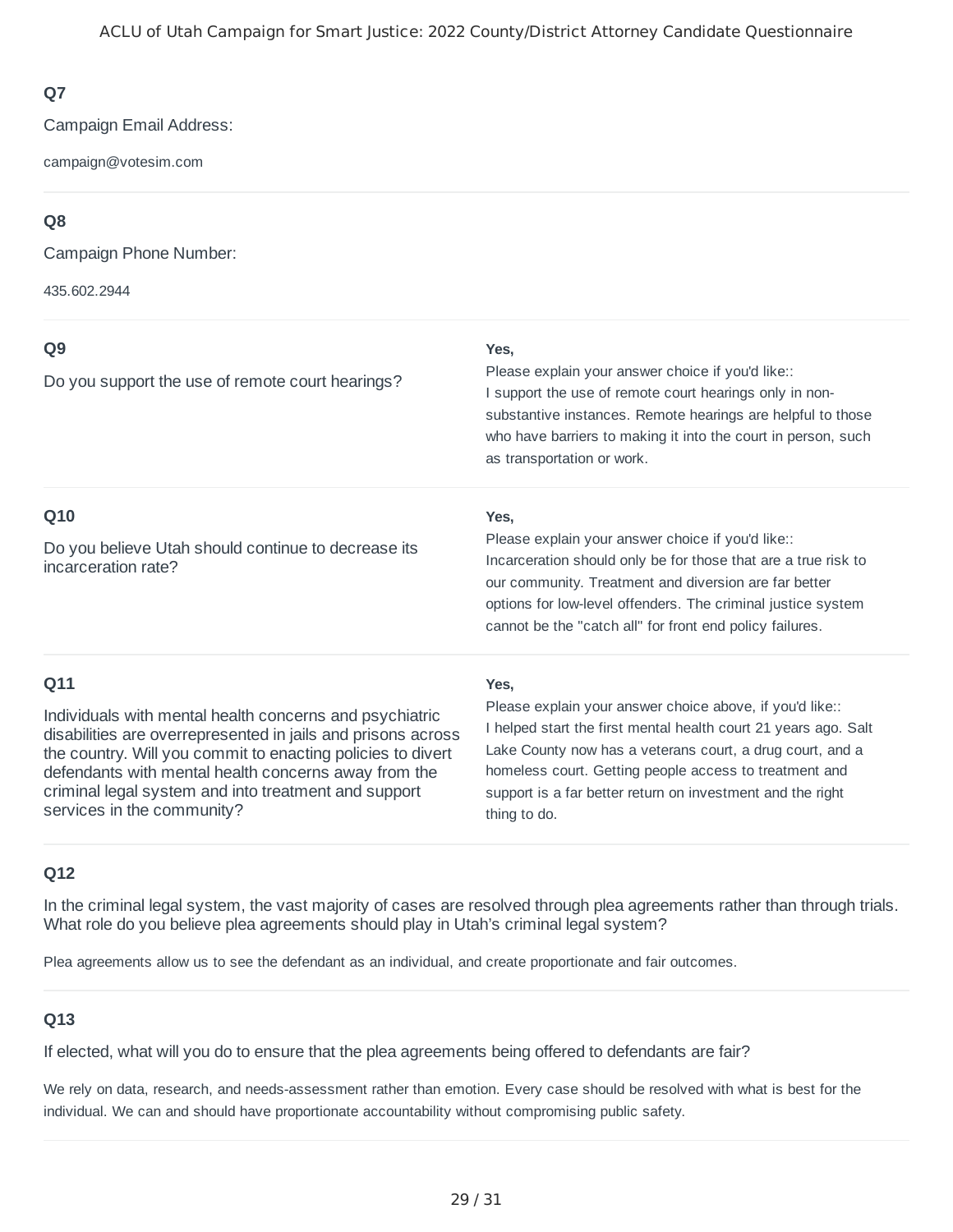Do you support the use of diversions and pleas in abeyances?

#### **Yes,**

Diversions and pleas should be used regularly with low-level offenders. Salt Lake County has led out on a pilot project with pre-filing diversions that have had exceptional results. Because of programs like this, individuals are not reoffending, and not entering the justice system. Please identify the situations in which you believe diversions and pleas in abeyances are appropriate::

#### **Q15**

Do you support alternatives to incarceration? Why or why not? If any, which alternatives to incarceration do you support?

Yes, I support alternatives to incarceration. Incarceration should be reserved for the most violent offenders. If you are a risk to public safety, incarceration makes sense. However, if you are mentally ill, suffering from a substance abuse disorder, there must be an alternative to jail. In those cases, we are helping solve the underlying problem.

| Q16<br>Do you agree that prosecutor practices have contributed to<br>mass incarceration?                                                                                                                                                                          | Yes,<br>Please explain your answer::<br>We jail more people in the United States than the rest of the<br>world combined. It would be dishonest to not acknowledge<br>the role protectors have played. That is why it is important<br>to understand that the old model simply won't work<br>anymore. Tough on crime, and "lock 'em up" DA's of the<br>past are part of the reason for mass incarceration.                                                                                                                                        |
|-------------------------------------------------------------------------------------------------------------------------------------------------------------------------------------------------------------------------------------------------------------------|-------------------------------------------------------------------------------------------------------------------------------------------------------------------------------------------------------------------------------------------------------------------------------------------------------------------------------------------------------------------------------------------------------------------------------------------------------------------------------------------------------------------------------------------------|
| Q17<br>People with a criminal conviction face long term barriers to<br>housing and employment, among other consequences, as<br>a result of contact with the criminal legal system. Will you<br>commit to implementing policies to mitigate these<br>consequences? | Yes,<br>Please explain your answer choice above, if you'd like::<br>I championed legislation for automatic expungement which<br>made Utah the second state in the country at that time to<br>have such a law on the books. After someone has paid their<br>debt to society, they should no longer wear their conviction<br>like a millstone around their neck. The collateral<br>consequences after incarceration make the barrier to entry<br>back into society much more difficult than it should be, and<br>often times leads to recidivism. |

#### **Q18**

What will you do to change these racial disparities in your county?

Systemic racism exists. I am a person of color. There are people who still refuse to accept that people of color and poverty are overrepresented in the criminal justice system. I am aware of these inequities, and will continue to do everything in my power to not perpetuate them.